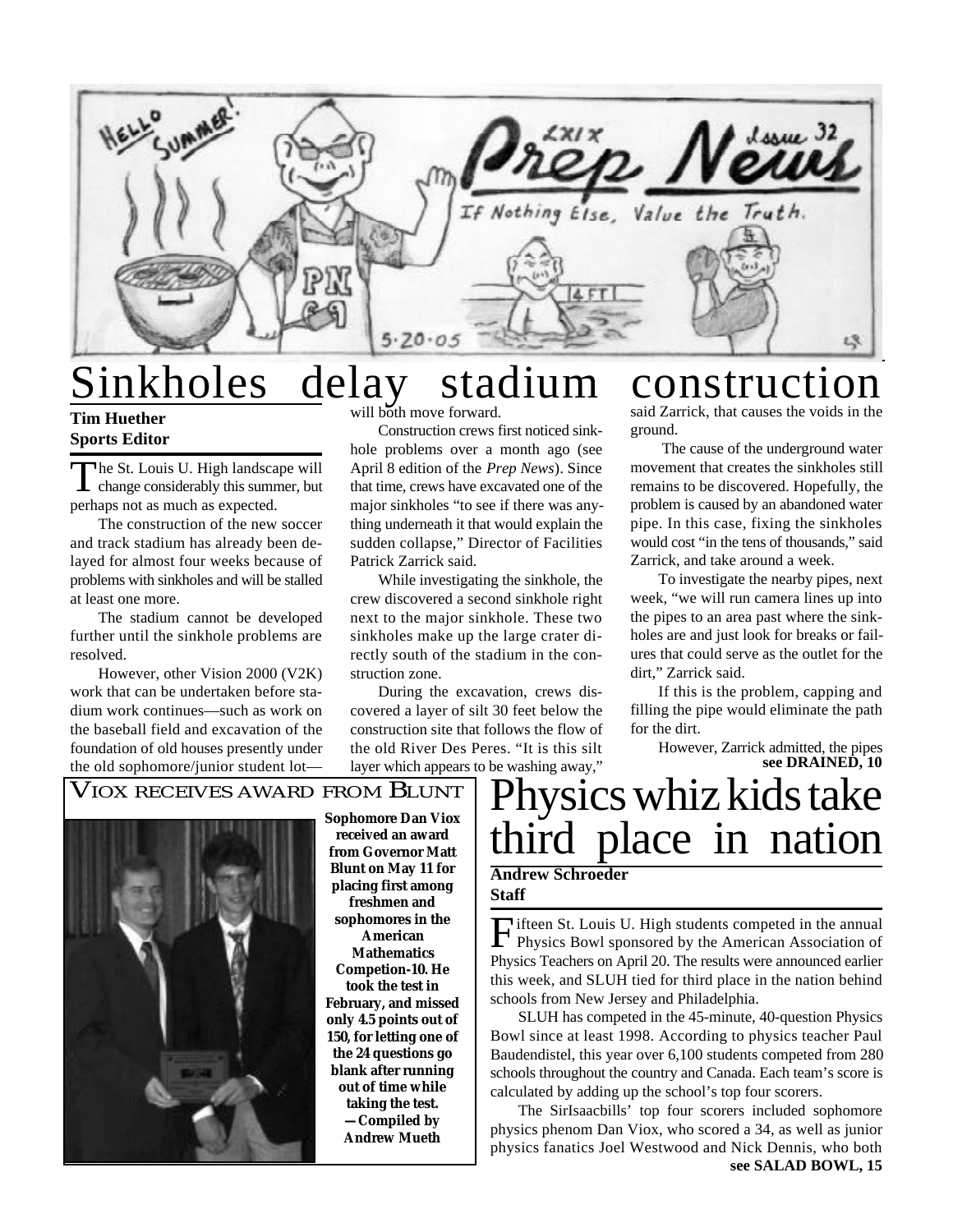# **News** May 20, 2005 Student, ASC, teacher: Meyer departs Strzelec

### **Brian Krebs Core Staff**

A fter filling in for English teacher<br>Terry Quinn, who is on a year-long fter filling in for English teacher sabbatical at Boston University, English

teacher Eric Meyer will be leaving the halls of St. Louis U. High for the third time.

After graduating from SLUH in 1992, Meyer entered Fontbonne University where he received his undergraduate degree in English. In 1996, he reentered SLUH, no longer as student, but as a member of the Alum Service Corps. After his year-long stay at SLUH, he enrolled at Boston University where he worked towards his master's in English (in the



PHOTO BY KYLE KLOSTER

and Writing Fiction.

ter senior sections of Poetry and Reading

While teaching at SLUH, Meyer is getting certified to teach. After taking one final class this summer, he will have his certificate at the end of the summer.

plan.

said.

more English. Meyer was also a *Sisyphus*

When he came back as an ASC member, Meyer became co-moderator of *Sisyphus* and, during his tenure, changed

editor, which Moran moderates.

English teacher Rich Moran met with Meyer every Sunday morning to work on the next week's lesson

 "But he's such a smart, interesting guy, that I always got a lot out of him," Moran

 Moran's relationship with Meyer goes back to when Moran taught Meyer sopho-

**English teacher Eric Meyer embraces senior David Gregg following Gregg's farewell speech.**

same program in which Quinn is currently enrolled).

This time last year, as Quinn prepared for his sabbatical at BU, Meyer was hired to take over Quinn's three sophomore sections of English, and two semes-

# rmstrongbills go officia

### **Jim Santel Staff**

It seems that each year, as the seasons<br>change from winter to spring, a group It seems that each year, as the seasons of St. Louis U. High students invariably attempts to organize a cycling club. This year is no exception, and while those past attempts at a team of Lancebills ultimately failed, the newest incarnation has the makings of success, thanks in large part to strong underclassman support.

The club began about a month ago, when freshman Ken Homan approached Spanish teacher and cycling enthusiast Kevin Moore about founding a team. Said Homan, "I didn't have a team to be on this year, so I thought it would be good to have a cycling club (at SLUH)."

Homan said that he chose Moore to be the club's moderator after talking to French teacher Jennifer Crespin at a recent French Club meeting, where she mentioned to Homan that Moore was an avid cyclist.

Moore accepted Homan's proposal, and the club is currently in the organization phase and is hoping to enter a SLUH cycling team in the MS 150, a fundraising race that takes place on the weekend following Labor Day.

**see MEYER, 15**

"We've had a SLUH team in the MS 150 for years," said Moore. "In recent years, there's been a lot more adults than students. We're trying to turn that around … and get more student participation (in the race.)"

Another project the club is working on, Moore said, is trying to organize group rides with Nerinx Hall's cycling club. "Nerinx has … about ten girls who rode the MS 150 last year, and (Nerinx's club) is still staying very active," said Moore.

Homan said that the club is looking to enter more races as a team next year because of the club's late start.

**see HUFFY, 10** "(The club) happened so late this year,

# Lindenwood **Seth Clampett Core Staff**

 $\overline{\mathbf{\mathbf{M}}}$  any incoming students are ignorant second floor of the theater. So too, they may be ignorant of dance teacher Janet Strzelec, who has worked at St. Louis U. High for six years, and who will be moving to Lindenwood University to oversee their dance department.

Strzelec, who came to SLUH in the fall of 1999, has taught part-time here and part-time at Lindenwood for the past six years. Strzelec has taught dance two or three days a week, as well as after-school classes, and has put on dance concerts in the last several years.

Strzelec has watched her dance program grow over the past six years. She had 55 students in her first year, and since then, the number of dance students has increased to 125. Strzelec said of her achievement, "It makes me very happy. It's better than winning the lottery ... at least for me."

Strzelec said of the dance concerts she helped initiate, "It's my dream come true. I've wanted to be a teacher since I was five years old. Everything that I did here, whoever was in class, something good came out of it. You can't ask for more than that. Everything (I) tried to accomplish pretty much happened. People not only put on a good show, we had a good time doing it. People made friends, they learned about themselves, a lot of **see STRZELEC, 15**



**Dance teacher Janet Strzelec and senior Chris Shaver following the teacher speeches last Wednesday.**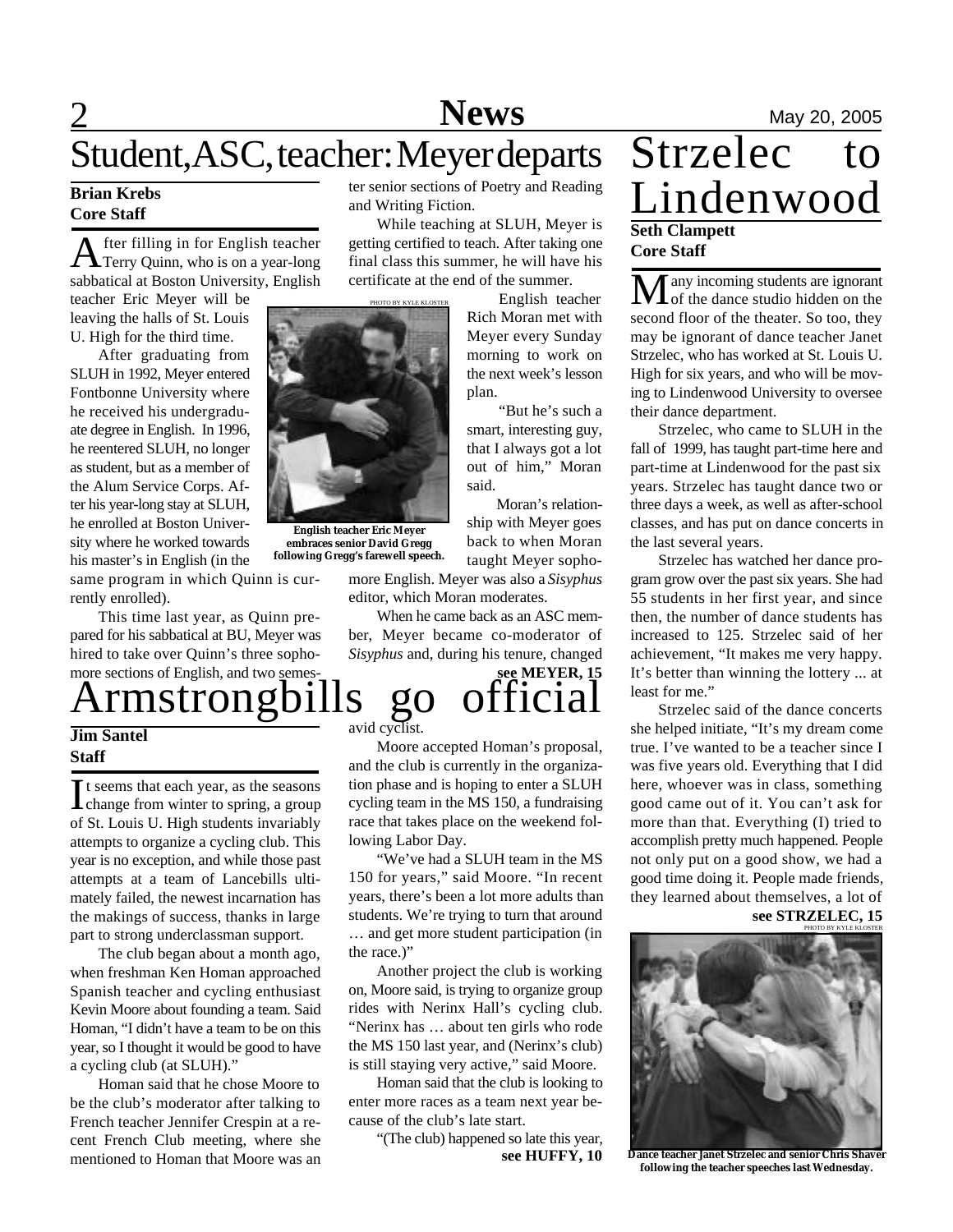# **May 20, 2005 Opinion** 3

# COMMENTARY What can we learn from Running of the Bills?

## **Tim Huether Sports Editor**

R emember back to last Friday. Last period, 1:30 p.m. All undoubtedly looked forward to an early dismissal and an emember back to last Friday. Last period, 1:30 p.m. All enjoyable weekend. For many, however, their high hopes for the weekend were soon forgotten, replaced by the bigger problem of lost books and papers.

This is not meant to condemn any seniors. Their Running of the Bills is over; their choice has been made. Criticizing them further would not accomplish anything. I know, love, and respect many seniors, and I know the faculty and the rest of the student body do, too. However, their actions left many of us with a terrible taste in our mouths right as they were leaving. I think we all, juniors, sophomores, and freshmen, can learn something from the seniors' actions.

When and if seniors are allowed to run again in the future, while planning to run, let us remember this Running of the Bills. Remember the disruption caused by the seniors passing classes multiple times. Think of the way teachers must have felt, to be so disrespected by people in whom they have invested much time

# Osburg thanks SLUH community for donations

### Letter to the Editor:

Much thanks from Lakota Red Cloud Indian School in South Dakota (and from me) for the generous contributions made by the young men of SLUH and their families and the staff here. Many of the teachers have encouraged students to bring books or to donate money. The teachers themselves have given money and books.

Sharon Draper's *Tears of a Tiger* is an adolescent fiction book which appeals very much to the students at Red Cloud whose lives are troubled with poverty, alcoholism, and lack of peer support for making wise life choices. Next fall their teacher, Susan Daniels, will be able to begin their English studies by handing each student a brand new book and helping them to read, write, discuss, and learn about themselves and the possibilities offered by their lives and their world. In addition, students who cannot read will have the set of audio tapes to lead them through the chapters so that they can keep up with their classmates.

You will have made school a better place for them. Thank you again for your generosity. Perhaps we will work on another title next year—*Of Mice and Men*?

 Most gratefully, Barbara Osburg and energy throughout the past four years. But mostly, remember the feeling you had when you saw your hallway, the feeling you had when you first realized your classmates' stuff, your buddy's stuff, your stuff was all over the floor. Remember those who lost all their books and notebooks less than two weeks before exams. Remember those who lost all their notes for research papers. Remember, before your own Running of the Bills, the results of this year's reckless and pointless vandalism.

Then, think about whether or not you want to do the same. Is this how a SLUH graduate is supposed to behave? Which qualities of the Graduate at Graduation (open to growth, intellectually competent, religious, loving, committed to justice) did the locker violation emulate? Many of us, myself included, are arrogant as SLUH students because we believe that we are in some way superior to others. Well, we may be intellectually superior to some, but that is just because of easily acquired knowledge or God-given brains. The real test comes in how we treat others. If we as students look forward to a time when we are excused for mindless destruction, vandalism, and hurting others, then we are no nearer the grad-at-grad qualities than when we started here. And there is no reason to be proud of that.

# LETTERS TO THE EDITORS STUCO challenges *PN* to bashball duel

#### To the editors:

It seems yet again the time has come ... STUCO '05 would like to speak their mind on an issue that has been on their mind. We would like to throw something to the *Prep News*, and if they don't like it, well, then, they would look silly tossing it right back. STUCO would like to challenge the playa-hatin' *Prep News* to a delectable game of Bashball on the luscious upper field on Friday, May 20. STUCO is not afraid of anyone, and we openly call out any other club or "crew." Yes, this includes Broadcast or any other technology crew. This includes you also Druids...we're messing with you Druids, never again.

May 20 is an important date because STUCO will be hosting a nice little day of fun to wrap up the school year. Yes, it's going to be a nice day actually, we got a lot of stuff planned...pig roast, washers, wiffleball, bashball, and much fun as the school year comes to a 3 month hiatus.

Lastly, STUCO '05 would like to thank everybody for a great year and much fun. We would especially like to thank our fearless leader and new "Big Daddy" Mr. Kesterson. He has done a lot for us and we really appreciate his contributions and his thoughts. You Know It!

 Rock on and Fly like an eagle, STUCO '05 *Editor's Note: Bring it.*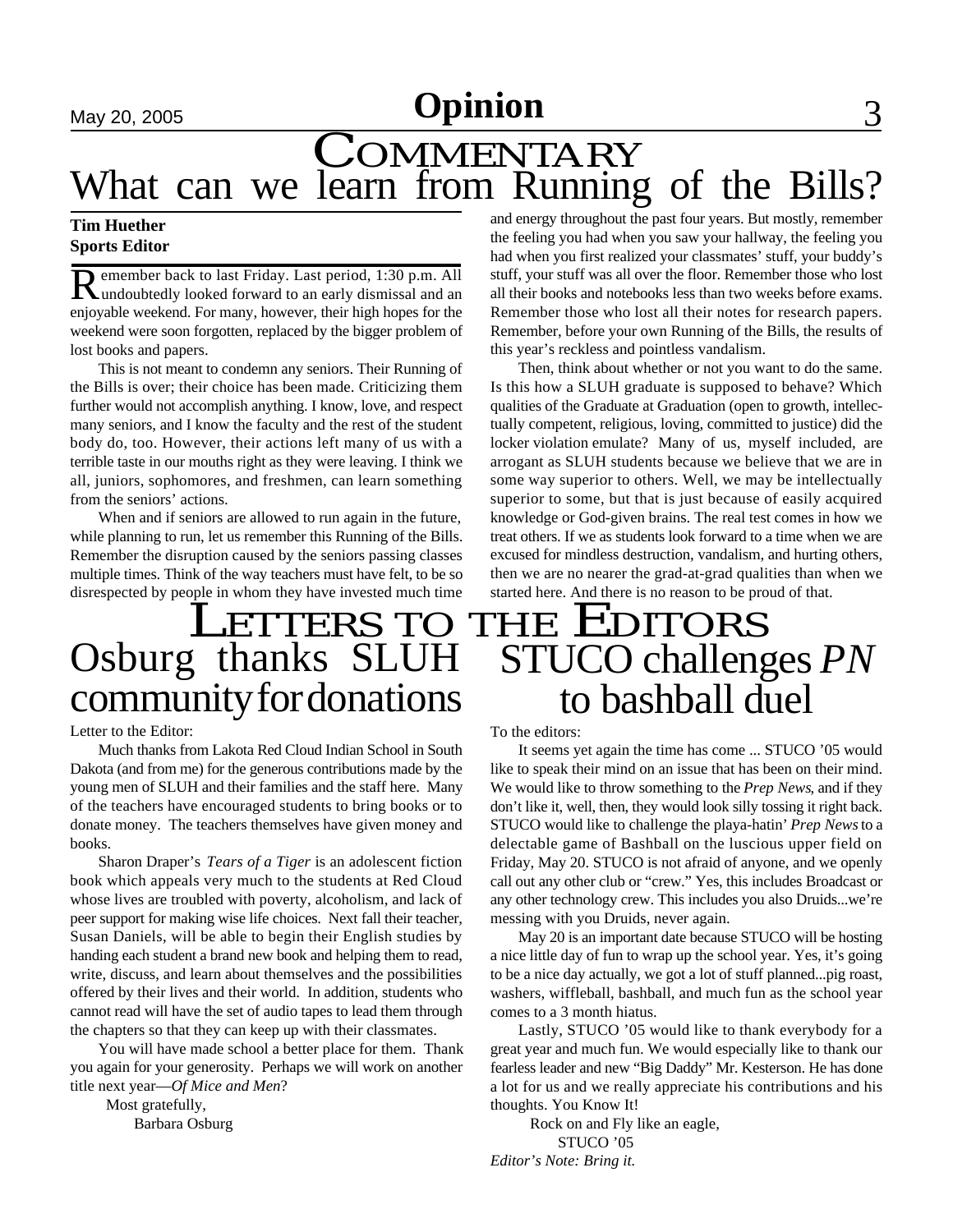**4** May 20, 2005

## LETTERS TO THE EDITORS Finocchiaro, Homan, '08, hope for more acceptance Winker responds to Homan To the editors: First off, I support the acceptance and love of homosexuals,

To the SLUH students, faculty, and administration,

Have you noticed an addition lately? An addition to our classrooms and our bathrooms. An addition that segregates and discriminates and spreads hate to a certain portion to our school. On desks, on stalls, even on the sidewalks. It's homophobic graffiti, and it's schoolwide.

Some people say that being homophobic is OK. I have heard a person say that gay people will come to their home at night and attempt to forcefully have intercourse with them.

There are two types of fears: rational and irrational. Homophobic fears are irrational. It is caused by confusion of different or foreign ideas. It is like a form of xenophobia. When these people responded to to the statistic, "97 percent of people have heard homophobic talk from their peers," they said things like "Is that a bad thing?"

Homophobia is everywhere. The freshman bathroom stall read: "They can wipe this off, but the fresh fag f\*\*\*s stinks up this bathroom worse than my fatty poo." In M112, "I H8 FAGS!" was unable to be erased on a desk.

Homophobia is not leaving, and it will not be for a while, even at SLUH. It may end when we are no longer students of SLUH. Homophobia has reached the younger children, all the way down to third and fourth graders, who use the word "gay" as an insult, as do many students here at SLUH.

I think that we need to learn to accept everyone. If we see homophobic, racist, sexist, or any graffiti, it should be reported. Here at SLUH and throughout the world, we need to learn to

# Eggleston, Hejlek apologize for Running of the Bills **see HOMAN, 14**

Dear Editors,

On behalf of a very large number of our classmates, we would like to offer a sincere apology to the rest of the school for the destruction that was caused by the "Running of the Bills" on our last day of school. We had hoped to give the school one final enthusiastic goodbye, but, in a few cases, the enthusiasm got out of hand. Ripping materials out of lockers and trashing hallways are violations of the sense of community that makes SLUH the envy of so many other schools. This was no way to say goodbye. We have so many fond memories of this year, and we sincerely hope that the images left by the actions of a few do not block out the wonderful images from the rest of this school year. On behalf of the Class of 2005, we ask your forgiveness.

God bless,

Joe Eggleston, '05 Joe Hejlek, '05

and I am not going to negate Ken's call to be countercultural; I am not going to deny that we ought to "accept people for who they are." However, I am going to correct a few errors present in Ken Homan's letter to the editor in last week's *Prep News*.

According to Canon Law (section 1055) marriage in "its very nature is ordered to the well-being of the spouses and to the procreation and upbringing of children," which is different from Ken Homan's definition of marriage in that it is not just a "sacred bond to show everlasting love." True as it is, this definition is missing a key element. The purpose of marriage is firstly the creation and raising of children in a moral environment. This is in according with God's first commandment to Man in the beginning to "be fertile and multiply"(Gen. 1:28). It is a scientific fact that only a male and a female can bring new life into the world; there is no denying that. There is no way for two men or two women to be life-giving, except in the case of doctors and nurses, but that is not what I mean. To be fair, I cannot deny that a homosexual couple can be life-affirming, but there is no way for them to be life-giving.

The fact that half of the marriages in the United States end in divorce has little to do with the Church's teachings on marriage; in fact I would contend that most marriages in the Church

# Hennicke, '06, thanks those who donated diapers To the Editor: **see WINKER, 10**

I would just like to thank every person who donated to the diaper drive the last few weeks, whether it was in money, diapers, or wipes. You do not know how much you have helped the society around you. All of your donations stayed in the St. Louis area and have already been put to good use. Every employee at the Nurses for Newborns Foundation is extremely grateful for your generosity. Your small donations help Nurses for Newborns provide the

otherwise not be able to pay for diapers, formula, or clothes. To be truthful, I was hoping for around fifty packages of diapers. I thought that would be great success. But the faculty, staff, and students here at SLUH surpassed that goal, nearly doubling it. We ended the drive with 99 packages of supplies!

basic "baby necessities" for low-income families who would

I would especially like to thank Nick Arb, Dan Finucane, Tim Malecek, and Mrs. Rockers for their dedication to the drive, both in time and money. Thank you *Prep News* for getting the message out to the student body so we could have great success. Finally, thank you SLUH for your generosity, care, and love for the people in our community.

 Sincerely, Mike Hennicke, '06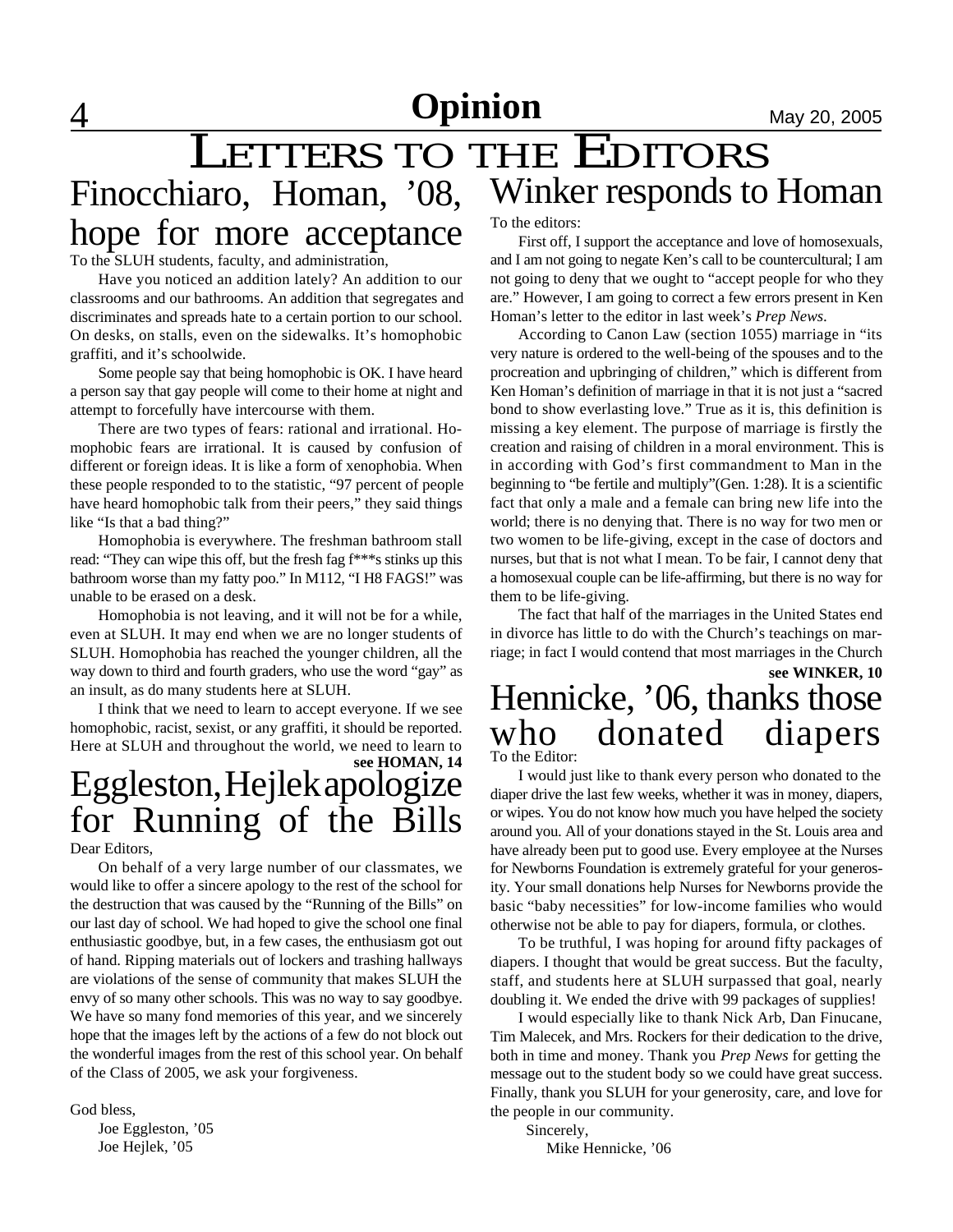# **May 20, 2005 Sports** 5 Basebills top Ritenour 11-2 for district **Sports**

### **Justin Rottger Reporter**

Mark off the first item on the check<br>list: the Class 4, District 6 championship, which St. Louis U. High successfully defended yet again on a breezy but

sunny Wednesday in Forest Park. More importantly, the team played rival Vianney last Thursday, which was more of a test to show where the varsity Basebills are headed this May.

There are many instances when a coach will say that a loss is a positive event, but after SLUH fell short to Vianney, 4-3, one could tell that this loss was especially positive. Why would anyone say a loss is a crucial part of a season? The reason is that the Basebills held defending state champion Vianney

to only four runs, and probably could have kept a lower total.

SLUH showed some offensive power in this game as well, as senior Ryan Morgan tried to send the Griffins a message in the bottom of the first by sending a pitch to deep left center field and off the top of the wall. SLUH fans thought it was gone off the bat, but Morgan missed it by just enough to keep the ball in play. However, the Vianney centerfielder overthrew his cutoff man, the ball sailed into foul terri-



**Matt Ikemeier throws the heat against Ritenour on Wednesday.**

tory to the fence, the Vianney third baseman was nonchalant in his effort to get the ball back to the infield, and Morgan scooted on home to give SLUH the early lead, 2-0.

 Vianney took the lead off senior starter Matt Ikemeier and held on to win despite a home run off the bat of junior Mike Beal, his first of the season. Beal put enough bat under the ball to lift it up above the yellow line and off the left field foul pole.

> But from the fifth inning on, the SLUH bats went silent, and they finished their conference season at 5-3. A disappointing loss indeed, but as mentioned earlier, certainly an important one.

Perhaps a game where a little pop was displayed might give the SLUH offense a little boost for the postseason. It showed the following Tuesday in the first game of districts against Normandy.

In what quickly became batting practice for the Jr. Bills, the offense came out alive and kicking. SLUH

had scored about 30 runs against Normandy earlier in the season, but, to show courtesy and class, the bench stopped the home scoring at 10. But what gave special meaning to this game was the

# Track places 3rd at districts, still state hopeful **see BASEBILL, 8**

## **Henry Samson Reporter**

"  $\overline{J}$  e survived," were the disappointed words of head coach Jim Linhares on Monday to his sectional qualifiers during a brief team meeting. He continued, "There were some areas that we just didn't get the job done. One of those is looking and feeling like a team."

Looking and feeling like a team in the postseason of the track and field world might be a hard thing to do. The top four individuals in each event qualify for sectionals, and then after sectionals comes state. So, in the big scheme of things, finishing third place with 118 points to Eureka's 132 and Rockwood Summit's 128 isn't that big of a deal.

Once again the 4x800-meter team, chock full of seniors without much rest from prom, started out the day. Strong legs from Henry Samson, John Kelly, and Pat Mannhard ensured a victory in which anchor Charlie Samson only had to run a



2:10 split—a good12 seconds behind his normal time. **Simmons (center) towards the front of the pack with Chaney (right) hot on his heels.**

 A little while after that, juniors Paul Chaney and Stephen Simmons toed the blocks for the 100-meter dash. Only this time would turn out to be a little different from the typical domination of the duo.

Orlando Slider, an all-state runner from Waynesville, bolted out of the blocks and finished first, while Simmons edged out Chaney for second place. All three times were in the 10.5-10.6 second range.

"It was a shock to see them lose for the first time this season," said Charlie Samson.

 All the while juniors Cliff Leek and Nick Dennis were throwing their way into the sectional meet. Leek pushed the shot-put 45 feet, 9 inches and finished fourth, while Dennis heaved the discus 130 feet for fourth place.

**see TRACKER, 7** Action swung back onto the track as senior Dan Meier and sophomore Dan Viox ran the mile. Both were in a fiveman contention group at the bell lap. Meier charged through the last lap with monster-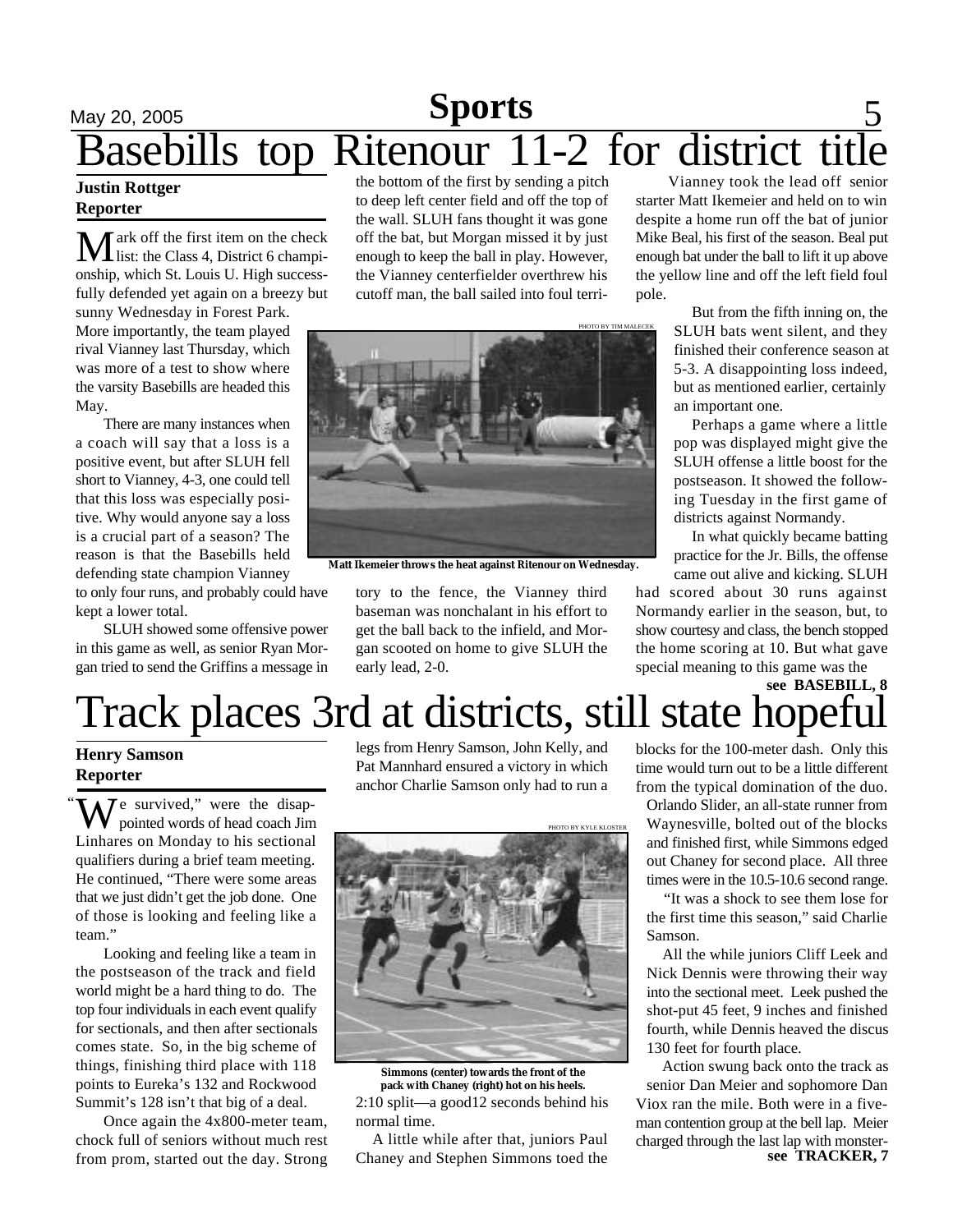# **6** May 20, 2005 **Sports**

# Parkway South ends lacrosse season,

## **Mike Eilers Reporter**

The last game of the '05 St. Louis U.<br>High lacrosse season was played he last game of the '05 St. Louis U. Wednesday night against Parkway South. In their meeting earlier this season, the Jr. Bills took the Patriots to a doublesudden-death overtime before falling to a last-second Patriot snipe. However, the game Wednesday night turned out to be quite different.

Previously, the two teams appeared evenly matched, swapping goals throughout the entire game, with neither team taking the upper hand. Wednesday's game began in similar fashion, when senior captain Joe Hof opened the scoring early in the first quarter. South responded with a goal of their own just a few short minutes later. Then senior captain Larry Howe countered with another goal of his own to put SLUH up, 2-1. However, before the conclusion of the first quarter, the Patriots answered again,

tying the score.

The game looked like it would be a repeat of the last meeting, until the Patriots netted three unanswered goals in the second quarter. The Jr. Bills were finding it difficult to score because they could not hold on to the ball in their offensive half for more than ten seconds.

Nothing seemed to be going right for the Laxbills, who let in three more goals at the beginning of the second half, trailing 8- 2. Even luck was on the side of the Patriots, exemplified when goalie Matt Yoon came out of the cage to tackle a Patriot attackman. Yoon knocked the ball out of the attacker's stick, but it took an unlucky bounce right into the goal.

However, opportunity presented itself to the Jr. Bills to mount a comeback when Parkway South was charged with four minutes of man-down play for an illegal stick and conduct. The Man-upbills were able to score two goals with the advantage, and prepared for a comeback attempt.

After the two SLUH goals, the game

### began to look more like the first match with somewhat even play by the two teams and back and forth scoring. For every goal the Jr. Bills managed to score, South got one of their own. Eventually, time ran out for the Laxbills, who could not overcome the deficit they had created for themselves in the first half. Howe lead the team with four goals, while Hof netted two himself. Juniors Alex Brescia and Matt Meiners each scored one of their own, but it was not enough as the Jr. Bills lost, 12-8.

The Laxbills finish the season 11-11, but they will work hard in the off-season to improve their stick skills in order to advance further into the playoffs next year. The lacrosse team would like to congratulate the seniors on a fantastic year and we wish them the best of luck at college. The senior lacrosse players are: Brian Glaenzer, Joe Hof (captain), Phil Hof (captain), Howe (captain), Chris Mehan, Pat Milford (captain), Kenny Reagan, Jack Rudelic, Mike Sargent, and Mike Wise.

# T-bills pave way to state with winning streak

### **Killian Hagen Reporter**

A fter sweeping the district finals last<br>Wednesday, the varsity tennis team fter sweeping the district finals last continued its superb season with an overall record of 3-1 this past Monday and Tuesday at the MICDS tournament. On Monday, the Jr. Bills topped CBC, 5-0, and beat John Burroughs, 4-1.

The following day, the Jr. Bills returned to the depths of Ladue to finish the tournament at MICDS with a 3-2 win against Westminster, but also suffered their only loss of the tournament, 2-3 against the very deep Clayton varsity squad.

On Wednesday evening, SLUH hosted the state sectional tournament at the Dwight Davis tennis courts in Forest Park. The Souzabills competed first against Parkway North, dominating singles from the number one to six spots.

No. 1 varsity sophomore Abe Souza

defeated his opponent with a 6-3, 6-4 win. No. 2 junior Steve Hipkiss won 6-1, 6-0 and No. 3 senior Jack Horgan followed with a 6-0, 6-1 win.

No. 4 junior David Lesko won 6-1, 6- 1 while No. 5 junior Kevin Howenstein finished 7-6, 6-1. No. 6 senior Paul Eschen finished with a a 6-0, 6-1 win.

The Jr. Bills had planned to play two sets of doubles against Parkway North, but after winning five singles matches, all doubles matches were cancelled because SLUH had earned enough points to win that round of sectionals.

After dominating the first round of the tournament, the Jr. Bills will be moving on to the state final, sending Souza and Hipkiss to play No. 1 and 2 singles, Eschen, and Horgan to No. 1 doubles, and Lesko and senior Andrew Casperson for No. 2 doubles.

When asked what his hopes are for the state final, coach Dennis Dougan said, "I am really happy to be taking such a deserving team (to the State final). They missed

their chance last year because of injury flukes, which makes them all the more deserving. I'm excited for the team and individuals to show what they have."

# **Announcement**

KSDK Channel 5 will be doing a spot on senior Ryan Morgan's brother Daniel, who has Down's Syndrome, and the relationship he has with coach Steve Nicollerat and the boys on the SLUH baseball team.

Frank Cusumano and a camera crew did extensive work last week during the SLUH/Vianney baseball game.

On Sunday during Sports Plus, which airs at 10:30 p.m., the full version (nearly five minutes) will be aired.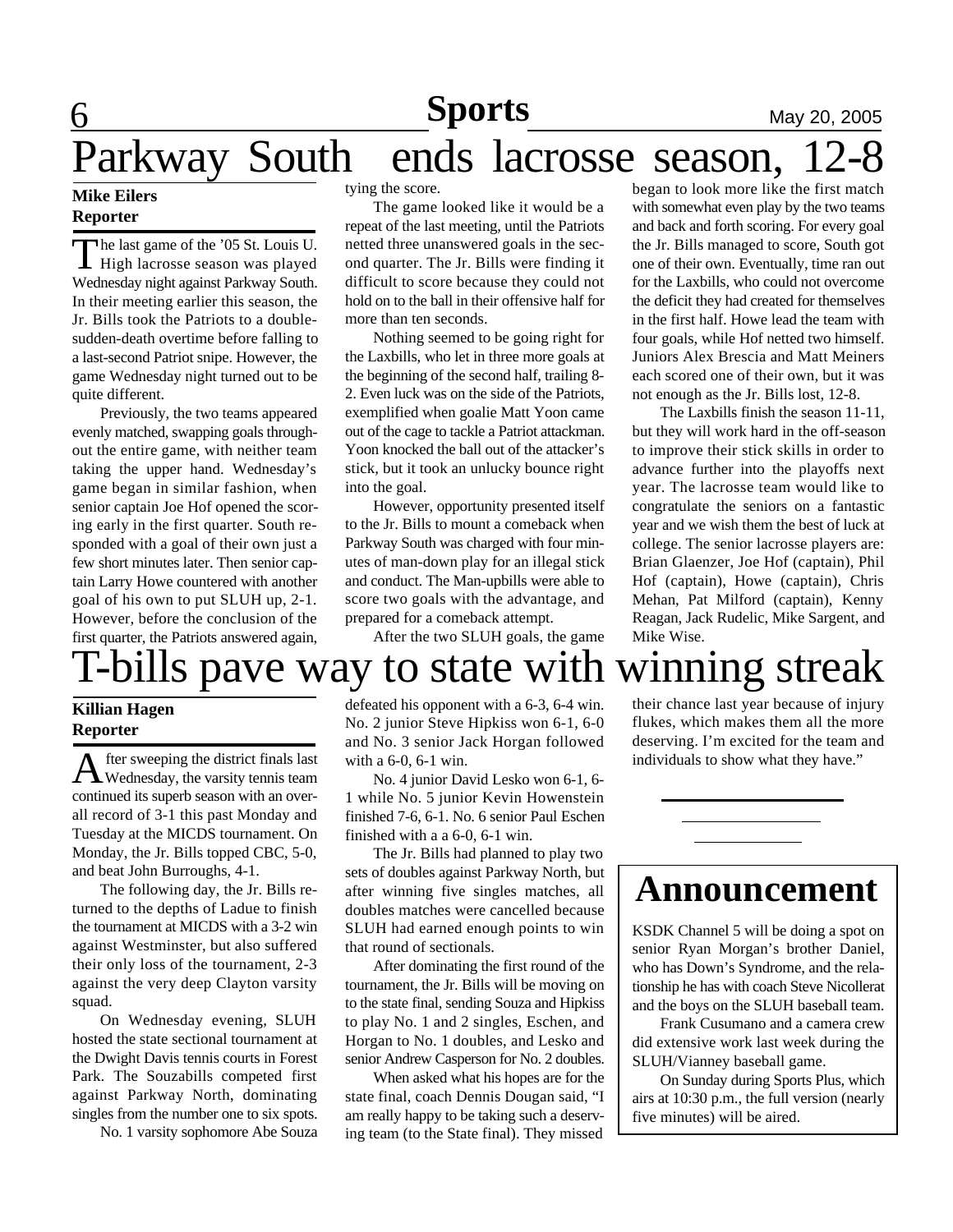# May 20, 2005 **Sports** 7 **Sports**

# ills finish season with loss to Marquette

### **Sam Stragand Reporter**

The St. Louis U. High volleyball<br>team's season ended prematurely he St. Louis U. High volleyball Monday with a loss to fourth seed Marquette at Marquette in a pair of exciting district final games. The Volleybills ended their season with an 18-6-1 record, and a second place finish in districts, and overall fifth seed in state competition.

On Saturday, the coaches met to seed the teams for state competition. Coach Paul Scovill, who succeeded in hyping SLUH's record, left the meet with a strong fifth seed and the team would travel to Marquette, where they had already beaten the Mustangs earlier this season.

After they arrived at Marquette, the Jr. Bills made quick work of Fort Zumwalt South in two games. For one of the first times this year, all three of their main jump servers, senior Joe Guntli and juniors Joel Westwood and Brian Schneier, had great serving runs without many serveouts. In the first game, a long string of five serves by junior Joe Holloran put the Killbills up for good, 25-11.

In the second game, after first having trouble keeping their hits in the court, the Guntlibills opened up an impressive combination of kills and blocks that gave the Jr. Bills the edge, of which they took advantage for a 25-16 victory. Throughout both games, the Volleybills looked very impressive and ready for the real challenge: Marquette.

In their district final match against Marquette, the Killbills started well but lost both their games. In the first match, the Roofingbills jumped out to an early 13-7 lead behind two kills and strong serving from Guntli. For the next 14 points, both teams fought hard, but SLUH, behind two kills by junior Kevin Heine and great serving from Westwood, got to game point, 24-22. However, even with junior Dave Bosch having a perfect fourteen dig game, they lost three game points because of hitting errors, and the game went to

Marquette, 26-28.

In the second game, with the crowd behind them, the Mustangs gained to an early lead. However, the Guntlibills, on a kill from sophomore Tyler Caldwell, tied the game at 19-19. This was then followed by a kill by senior Bobby Schuster to tie the game again at 20-20. However, hitting errors again spelled the end for the Volleybills, who went down in defeat, 22- 25. In the game, the Jr. Bills had moments of victory. However, the inconsistent hitting prevented the Killbills from maintaining a lead sizable enough to keep back the Mustangs, who will now move on to the state championships.

Overall this season, the Killbills played well but inconsistently, with moments ranging from their dramatic three game victory over DeSmet to their disappointing defeats to Oakville and Lafayette. While the Jr. Bills lose three seniors, Guntli, Schuster, and Steve Baker, they keep most of their varsity intact for a run at another state championship next year.

# *PN Nightbeat*



**Sophomore phenom Abe Souza (above) smashes a ball in yesterday's match; Souza won 2 and 1.**

**The varsity tennis team won last night against Fort Zumwalt South in the second round of the state sectional tournament with a team score of 6-0. Junior Kevin Howenstein's win earned him the final spot on the SLUH state team. He won 6-1, 6-1. The finals for the state tennis tournament will be held next Thursday at Cooper Tennis Complex in Springfield, Mo., for the team competition. Individual competition will be take place Friday and Saturday. All events start at 9:00 a.m.**

# TRACKER

#### (from 5)

like determination and finished third with a 4:32. Viox unfortunately failed to qualify as he finished in fifth with a 4:36. "Viox was catching that fourth-place guy. Give him 50 meters, and he's got him," said a pleased coach Tim Chik.

 Shortly thereafter, Chaney got his revenge. He won the 400 and the 200 convincingly with decent times. Simmons proved to be a little more shaky. He broke one of the hurdles during his race by going right through it and finished third in the 300 hurdles. He then staggered at the beginning of the 200 but regained his cool to finsh in fourth with a slower than normal time.

 In the distance theater, Charlie Samson ran a 2:00 in the open 800 to finish fourth. The aerobic tandem of Ben Murphy-Baum and senior Alex Muntges galloped through the 3200 in second and third place respectively, also with slower than normal times. But qualifying matters most. The 4x400 team of Simmons, the Samsons, and Chaney put a close on the day with a second place finish in 3:26. "We can do better in that," said Charlie Samson.

In all, the team qualified in 12 individual events and two relays. That is 14 opportunites for state and points. The Jr. Billikens are in excellent striking range for a team trophy in Jefferson City—something that hasn't happened since the team was formed. Tomorrow's sectional festivites begin at Parkway South around noon. It should be crazy fast.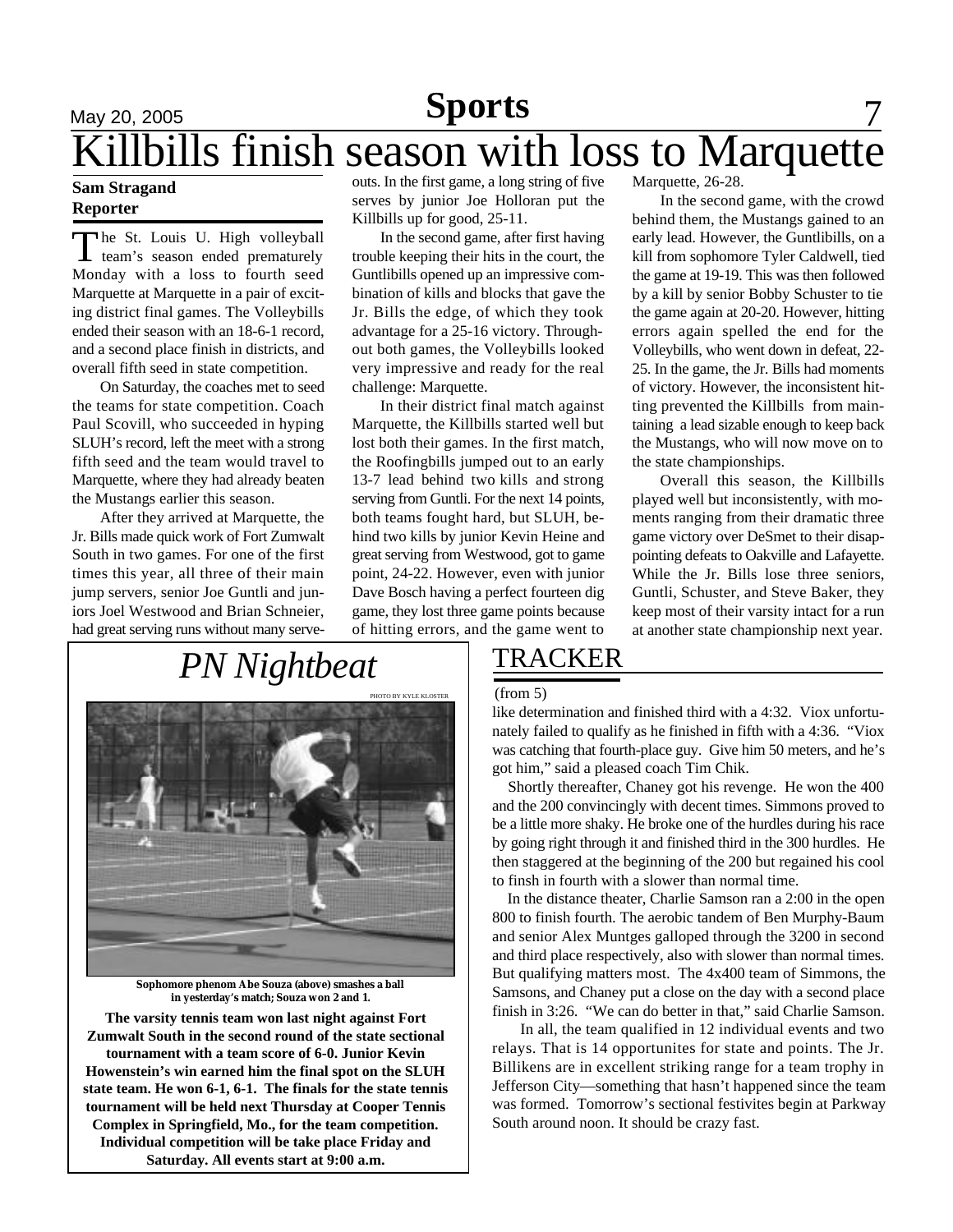# **8 Sports** May 20, 2005 **BASEBILLS**

#### (from 5)

array of players that made an appearance, especially because the game was a playoff game.

Sophomore Kenny Aston had two hits, senior Matt Myers had a hit, senior Tim Rodgers pitched an inning of relief as did juniors Nick Wingbermuehle and Steve Gropler. Junior Jared Saeger had an inside-the-park home run. Junior Brett Hartmann caught and had a hit as well, and junior Mike Mannhard had two RBIs.

Head Coach Steve Nicollerat knew earlier in the day that he would get a chance to get all the guys in, and he followed through.

A game of greater value came the next day in the Class 4 District 6 championship against Ritenour. In their last two meetings, Ritenour had given the Jr. Bills a run for their money; in last year's district championship, Ritenour led in the seventh inning before SLUH rallied to win, and this season, on May 7, SLUH defeated Ritenour by only two runs, 4-2.

What was anticipated to be a generally decent game turned ugly in the first inning. The Jr. Bills, visitors by virtue of a coin toss, started the scoring early.

With one out, senior Ryan Johnson singled up the middle, and senior Brandon Beal followed with a double past the second baseman. Morgan then came up, and, on the first pitch, laced a line drive to the left center field wall to bring home both Johnson and Beal while Morgan stopped at third. Senior Mike Deelo hit a hard grounder up the middle to bring home Morgan, junior Nick Riganti singled up the middle, and Mike Beal sent a 2-1 pitch to the opposite field, which rolled all the way to the fence. Deelo and Riganti crossed the plate, extending the SLUH lead to 5-0.

More damage was done in the second as senior Dave Venker knocked a triple and came home on a Johnson single. SLUH scored three more runs in the inning, and SLUH had an early 9-1 lead after Ritenour scored their one run (of two in the game) in the bottom half of the first.

The Jr. Bills added two more runs after sophomore Josh Cole tripled with

one out in the third and came home on an RBI groundout by Saeger, who brought home another run via a double in the top of the fourth.

The Jr. Bills crossed off that basic but important item from their checklist and walked away from Forest Park district champions yet again, victorious 11-2.

Now, you might be wondering, 'What's the *PN* Play of the Week?' There were several plays that deserve mention as the *PN* Play of the Week, but this week there are *PN* Play-ers of the Week, and those are our seniors.

Thanks to all the seniors on the varsity baseball team for your leadership, your talent, and for making games enjoyable.

They all deserve mentioning: catcher Tony Molina, first baseman Mike Deelo, shortstop Brandon Beal, third baseman Ryan Johnson, left fielder Dave Venker, right fielder/pitcher Ryan Morgan, pitcher Matt Ikemeier, pitcher Jason Kertz, pitcher Matt Myers, and pitcher Tim Rodgers.

Thanks for allowing your teammates and fans to experience all you have to offer to SLUH baseball and may God be with you as you enter college.

With that said, best of luck to the entire SLUH baseball team as well. They will play their sectional game at Chaminade on Thursday, May 26. The state quarterfinal game will be played on May 28, and state semifinals and finals are the weekend of June 3 and 4. The players encourage all loyal Jr. Bills to come cheer your hardest for them as they continue to march down that road to Columbia.

St. Louis's *rep*

only weekly<br>high school **PERITS AND MIGHT SCHOOL**<br>
Volume LXIX, Issue31 **ews** newspaper.

*P*

**Editor in Chief:** Greg Fox **Sports Editor:** Tim Huether **Features/Photography Editor:** Alex Sciuto

**Core Staff:** Sean Powers, Seth Clampett, Kyle Kloster, Timo Kim, Brian Krebs, Andrew Mueth

**Staff:** Tim Malecek, Jim Santel, Andrew Schroeder

**Reporters:** Matt Angeli, Paul Barker, Zack Berndsen, Drew Deubner, Michael Doherty, Jon Dombek, Jack Dryden, Mike Eilers, Dan Everson, Ben Farley, Kevin Gier, Bryan Glaenzer, Killian Hagen, Steve Hipkiss, Will Holleman, Brian Hubbard, Tim Jansen, Tom Junker, Sean Kickham, Austin Klages, Charlie Landis, Cliff Leek, Alex Luebbert, Greg Mantych, Kevin Michniok, Mike Moramarco, Scott Mueller, Tim Nesmith, Brian Nienhaus, Kevin O'Neil, John Pecher, Justin Rottger, Henry Samson, Jim Santel, Joel Schmidt, Sam Stragand, Dustin Sump, John Taaffe, The Wire, Charles Ullmann, Tom Vordtriede, Jesse Zacher **Advisors:** Mr. Frank Kovarik, Mr. Sean

O'Neil

**Moderator:** Mr. Stephen Missey **Computer Consultants:** Mr. Jon Dickmann, Mr. Tim Rittenhouse

**Last Thursday night the combined SLUH choirs performed "Music of the World," a concert featuring Music in verying Languages, from English to Zulu. Pictured is a barbershop quartet, composed of senior Dave King, sophomore Alex Indelicato, and juniors Nick Dennis and Mick Moramarco.**

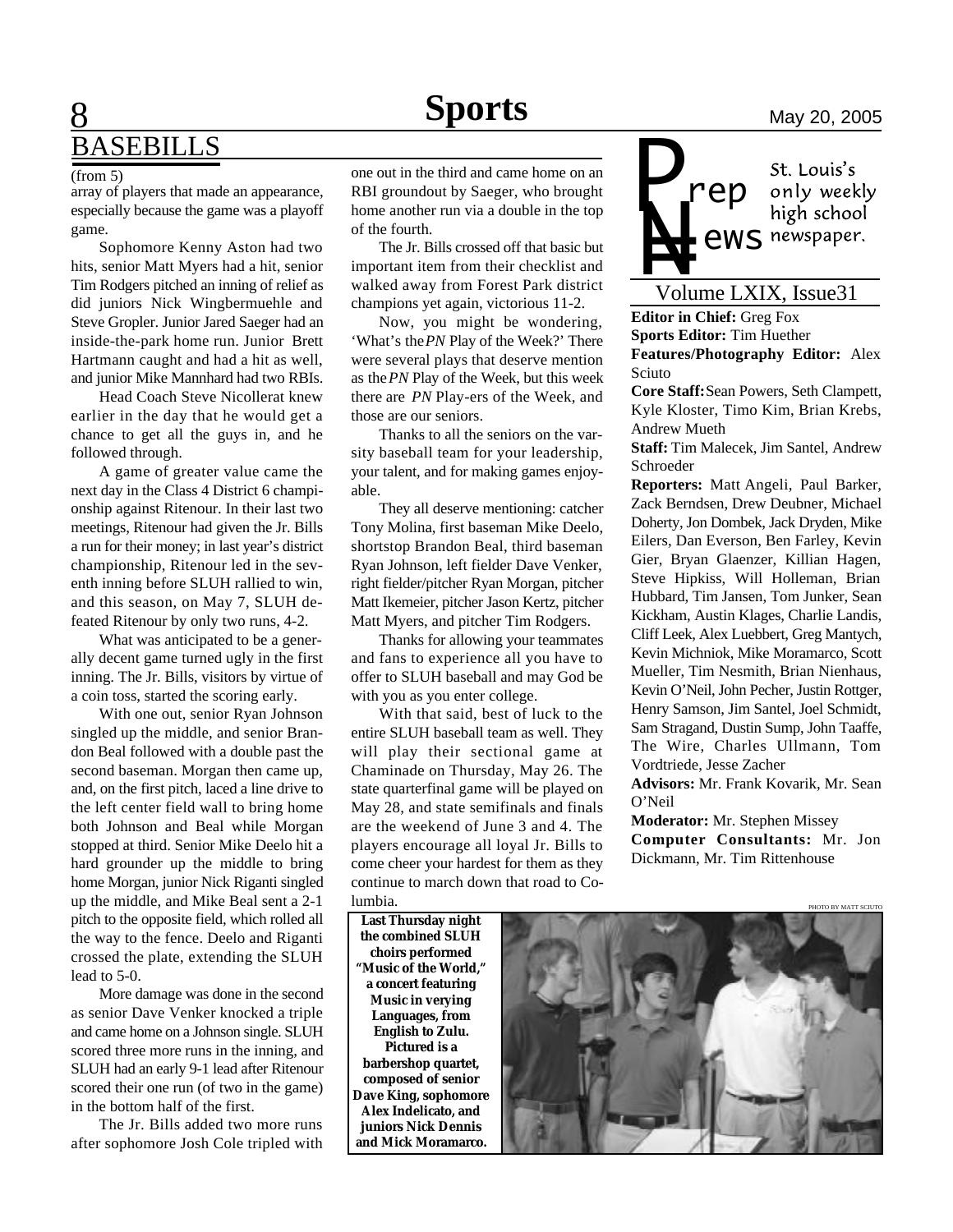# **May 20, 2005 Feature** 9 "A man of the Exercises": Dick Hadel, S.J.

## **Greg Fox Editor in Chief**

In the fall of 1993, St. Louis U. High's Jesuit community received a new superior who also took up teaching duties at SLUH. The SLUH community has never been the same.

Since that fall, Dick Hadel, S.J., has been an institution in the halls of Backer Memorial. However, beginning in the fall of 2006, that institution will be located at St. Cecilia's parish in South City.

"I didn't want to come here originally," Hadel said, noting that he had previously spent seven years at DeSmet. "But after twelve years, I love the place."

In his twelve years at SLUH, Hadel has left his mark on the community, serving, among other roles, as Jesuit Superior, English teacher, and his current

position, Spanish teacher.

Sophomore Drake Ramming, who learned Spanish from Hadel this year, noted that Hadel would often ask him if he needed help rather than waiting for Ramming to come to him. "He would just ask me if I needed help," Ramming explained. "He would help me do whatever I needed outside of class."

His presence in the foreign language department, according to department chair Mark Tychonievich, brought a

"chance to expand the curriculum because he is so good at the language." Hadel initially taught freshmen because of his "demeanor with kids. … He's really, really good with them," Tychonievich explained.

Like a true servant of Christ and others, Hadel often sacrifices his own time to help his fellow teachers. "He is someone who is willing to help out," Tychonievich said. "He jumps in all the time."

Fellow Jesuit Michael Marchlewski, S.J., echoed Tychonievich's sentiment. "He is the first man you ask if you need a replacement because he will do it."

Hadel's teachings extend beyond the classroom as well.

"He does more than just teach," said Tychonievich. "He wants kids to learn about life and how to approach it. Even though he doesn't do that deliberately, it comes out."

Director of Liturgy Matt Stewart cited Hadel's spirituality and holiness as a major factors that have affected him personally. "One of the biggest things that affects me about him spiritually is how he says Mass," Stewart said. "He never rushes; every word has meaning. ... It shows so much about how he is as a spiritual person, that is—deliberate, reflective, contemplative."

"He has an absolute attitude of generosity," Stewart concluded.

Hadel's influence extends to his fellow Jesuits. "His spirituality helps by osmosis," Marchlewski noted. "When you hang around great men, you become great."

"He is a man of the Exercises," Marchlewski said, explaining that such a compliment is the highest that can be given from one Jesuit to another. Marchlewski further cited Hadel as an example of "what it means to be a real Jesuit. … He is absolutely self-effacing." In fact, Marchlewski so feels that Hadel embodies Christian ideals that Marchlewski's motto for Hadel is taken from John 3:30: "He must increase, I must decrease."

PHOTO BY KYLE KLOSTER

Marchlewski also highlighted Hadel's teachings to those

beyond the SLUH community, noting that Hadel has written a dictionary of grammar for the Carib language. "He is one of the few Westerners who speaks the language," Marchlewski said.

 Although Hadel has been a successful teacher, his greatest achievements have come in relationships with students and teachers alike outside the classroom.

Perhaps his most famous achievements come through the completely ordinary, seemingly small gestures he

**Hadel with sophomore Dan Menius at the End of School Liturgy last week.**

makes towards nearly every student in the hallways. Each student interviewed for this piece noted that Hadel calls him by name each time they pass in the hallways.

"He would always ask how you are doing, make sure you are okay," Ramming explained. "It made a big effect on everyone."

"He is so considerate for all of the students," said senior Matt Dirnbeck. "He is the most loving and compassionate guy I've ever met."

Hadel explained his effort to call each student by name, saying, "I wanted to make my presence felt. … I wanted fellas to know I'm interested in them."

The seemingly small gestures, which often have a much larger impact, are part of Hadel's deeper role with students: that of "co-parent" in Hadel's words. Being a co-parent allows Hadel to have "a role in (students') growth as human beings." In doing so, Hadel tries to reinforce the values taught at home, and he sees the role as being as important as that of parent.

Stewart recalled an instance at a faculty meeting when a **see HADEL, 14**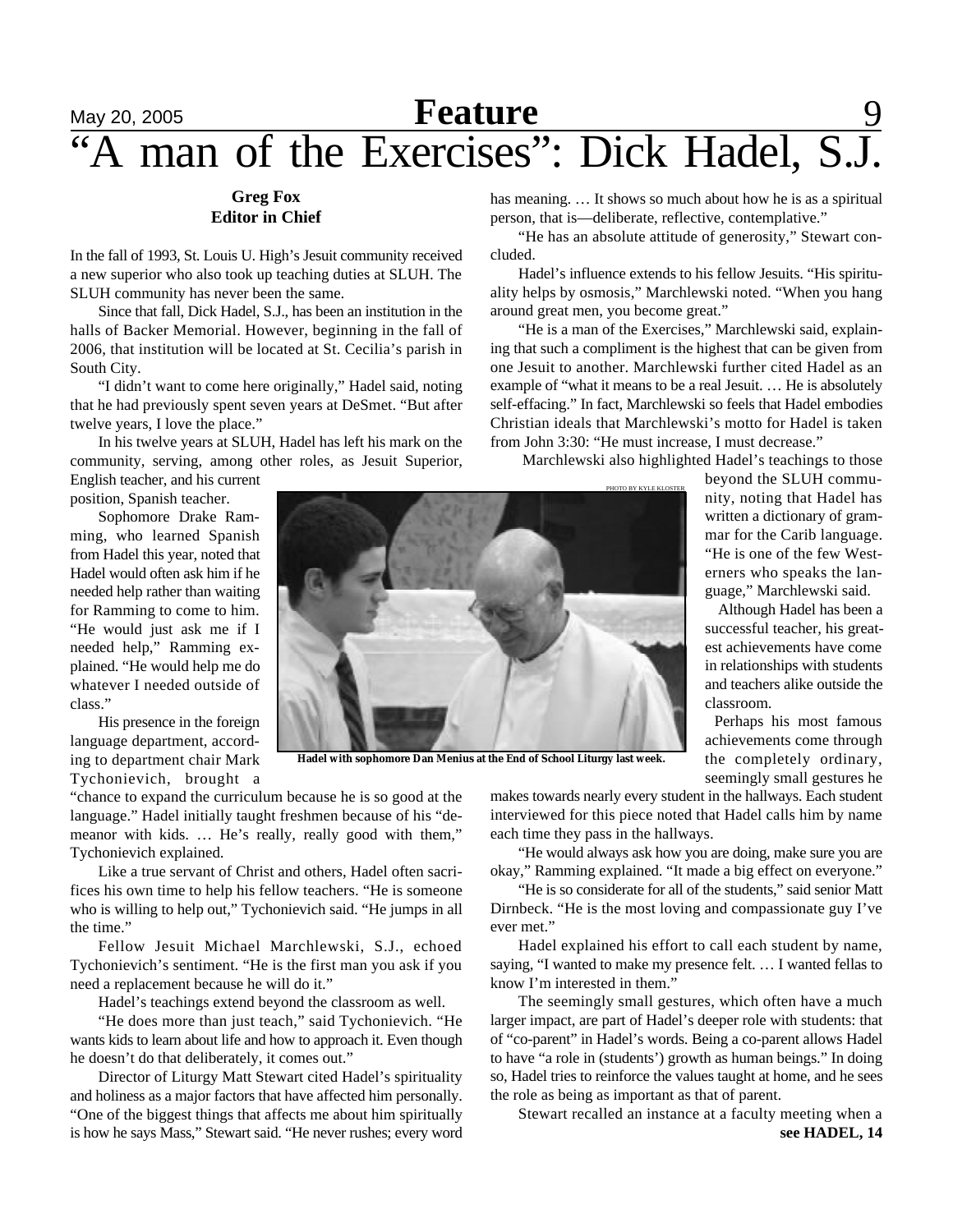# **10 News** May 20, 2005 DRAINED

(from 1)

being the problem "is a long shot."

SLUH is also investigating a variety of ways to combat the sinkhole problem if an abandoned water line is not the cause. However, the other solutions will cost "substantially more," Zarrick said. Tarlton's Project Director Andy Kovarik estimated the time to be around five or six weeks.

Until the sinkhole problems are resolved, however, no definitive timetable for construction can be given.

"Our whole timeline, really, is on hold until we pick a path for the soil remediation, and then, depending on how long that remediation takes, that will dictate what will happen this summer, what will happen this fall," Zarrick said.

Zarrick continued, "It's frustrating in that this problem is causing delay and additional expense, but at the same time, the administration feels that we're really trying to do the right thing in terms of addressing it now. We're making sure the problem is minimized as much as possible for future generations. It would be easy to move ahead and not deal with it, but even though this approach is more challenging, I think it's the right thing to do."

If the sinkhole problem can be resolved in the next week, Zarrick thinks the soccer field could be open for at least part of the soccer season. In the case of a more extended delay, Zarrick believes that the chances of the stadium being open are more doubtful. Also, because of cold weather, Zarrick is unsure if the track will be open for use at the start of spring.

Although the stadium itself will most likely be ready by winter, by that time the weather would be too cold to lay the track because the track material and asphalt under it could not be heated up sufficiently. Therefore, the availability of the track for the spring season is dependent on the weather.

Also dependent on the temperature is the new parking lot, which will replace the warehouse at East Rd. and Berthold. The warehouse will be occupied until Dec. 31, 2005, and Zarrick said that ideally, "we would be in the position to tear it down on January 1." Although the warehouse can be torn down quickly and eas-

# WINKER

do not end at all. A marriage in the Catholic Church is everlasting, unless it is nullified, which takes a long time. The reason that marriages in the US are so short-lived is because marriage and sexuality have been reduced to ashes. American society has no problem with teenagers having sex as long as they do not get pregnant and actually have the kid. We live in a country where a sixteen-year-old girl can get an abortion without her parents knowing easier than she can a tattoo or piercing. That is a sad reflection of America in my opinion. In this country, a marriage license is given to a couple by the government for tax purposes.

The Church teaches that the consent for marriage, in the case argued, referring to two homosexual people, "cannot be supplied by any human power" (Can. 1057). This means that only God has the power to change who can and who cannot get married. Essentially, God has decided what marriage is, and up to this point the Catholic Church, and the Jewish faith

ily, the parking lot's availability also depends on weather; asphalt can only be laid at a certain minimum temperature.

Therefore, Zarrick said, the parking situation will remain as it is now "for at least the first semester next year, and probably the first three quarters." The senior lot will remain until the new parking lot is completed, which will be sometime in the second semester next year. Juniors will once again park in a temporary lot on the construction area, but depending on how far along construction is, its location may change. Sophomores and the remainder of juniors will again park on the Science Center lot.

Zarrick does foresee the baseball stadium opening in time for the season. By Aug. 15, the outfield sod of Bermuda grass will be laid. By then, Kovarik said, crews will have placed "the outfield posts for the fence and foul poles and basically get the field laid out, where the infield skin would be."

The sod must be laid by Aug. 15 because Bermuda "is a warm weather grass and won't take root by the time winter sets in," said Kovarik.

(from 4) before that, has always said that a marriage is a sacred union between a man and woman.

> To close I would like to simply state that Church doctrine is objective and unchanging. This means that marriage is not going to change, and neither is the celibacy of priests or women in the priesthood. There are many good reasons for the way things are, but there is not time to put them all here. Besides there is no way to change the minds of those who are stuck in the trap of social relativism. As Pope Benedict XVI says, "A mature faith is not one that follows the waves of fashion and the latest novelty."

Thaddeus Winker, '06

# HUFFY

(from 2)

so we probably won't be really active until next year. Everyone's on a team by this point (in the year)…so we'll just start out as a club," Homan said.

Moore added that this summer, along with the MS 150, the club would mainly be looking to organize large group rides, where "all you have to do is show up."

The club currently has about nine members, mostly freshmen and sophomores.

Moore attributed the failure of past cycling clubs to the fact "that in the past the club has been…mostly juniors and seniors. Of course, if you're a senior and you start a cycling club in March and you graduate in May, then the club is gone."

"There are a lot of students who are freshmen and sophomores who are already very interested (in cycling). There are three or four guys who are already racing on a team. There's just a higher interest level, which gives (the club) a higher chance for success," Moore said.

"It's just a matter of letting everybody know about (the club)," Moore concluded.

Any students interested in joining the Cyclebills should report to 216c at Activity Period on Monday, April 23 for the club's next meeting. They will be discussing their plans for this summer and accepting ideas for the team jersey.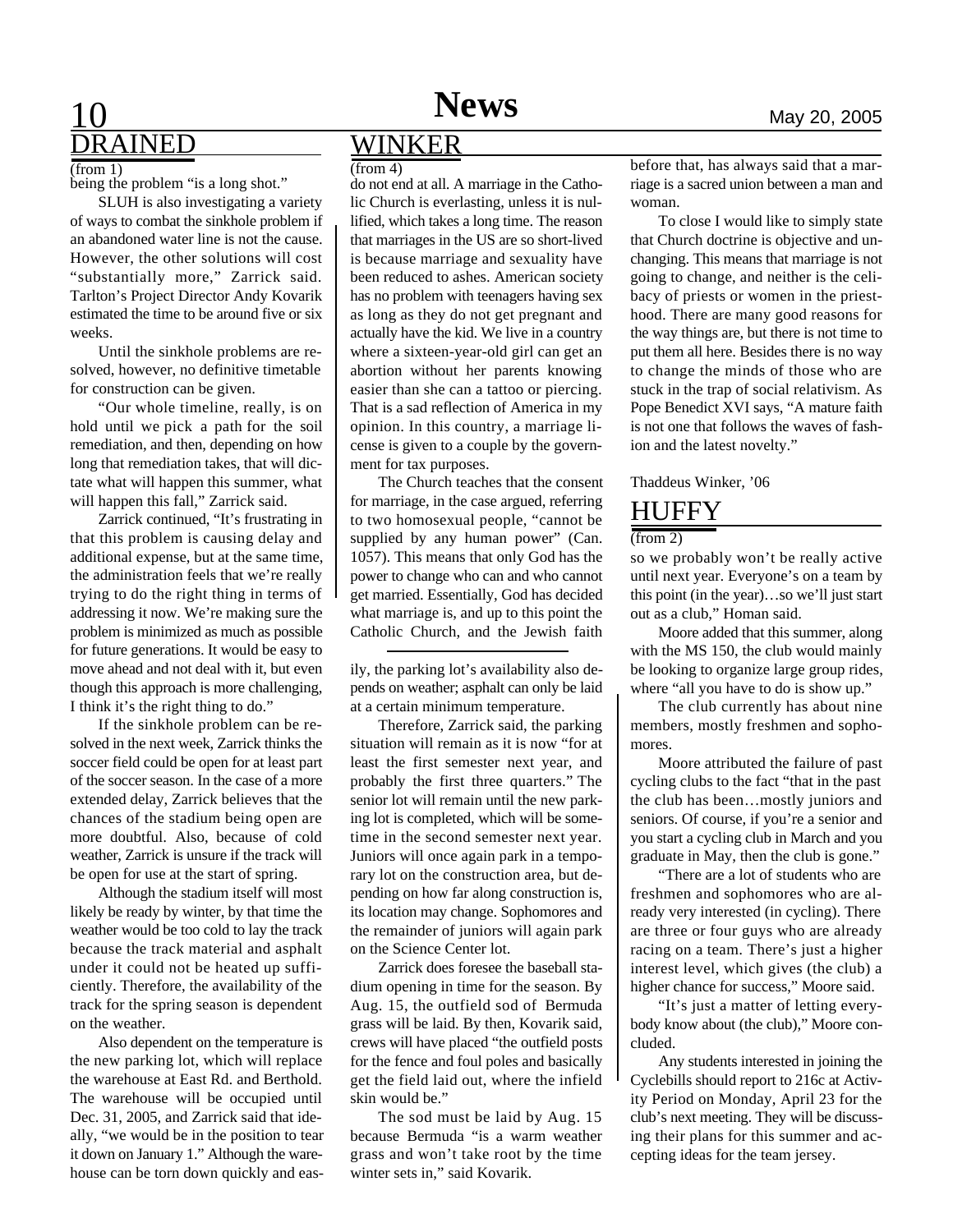# May 20, 2005 **News** 11 Third fundamental theorem: Tom Becvar **Timo Kim**

# **Core Staff**

On the inside front cover of every calculus book, lists of integrals and formulas glare coldly at every prospective student. On the first day of every calculus class, however, chants of "Calculus is fun!" spur students forward into a year of toil, learning, and, well, fun. And at the head of these two seemingly conflicting beginnings, BC Calculus teacher Tom Becvar stands smiling with chalk in hand, ready to guide all comers to the glorious field of calculus mastery and AP success.

While he worked on his master's degree at the University of

Wisconsin in Milwaukee, Becvar began teaching calculus as a teaching assistant during the 1968-1969 school year. After completing his master's, he returned to St. Louis and began teaching in the St. Louis city public schools. In the middle of his second year there, he was drafted into Vietnam for two years. After serving, he came back, finished the then-current school year, and then came to St. Louis U. High for the 1971-1972 school year.

But now, Becvar is moving out of the classroom and into the administration. In the coming school year, Becvar will take the position of Assistant Principal for Administrative and Technology Services. However, he will still teach one class of BC calculus.

CALCULUS IS FUNI

**Becvar at his desk takes time to pose behind his motto.**

Throughout his 32 years at SLUH, Becvar has enjoyed teaching because he can excite students and convince them of his mantra that 'Calculus is fun!'

Says Becvar, "I remember a statement Mr. Schulte made when I first started teaching here: 'Enthusiasm for a subject is caught, not taught.' To me, that made a lot of sense, that you have to be enthusiastic about what you are doing for the students to be enthusiastic about the subject material," Becvar said. "If you have a passion, then they will, too. You can't just tell them to do it. They have to see the experience that you had that makes it worthwhile for them too."

Physics teacher Paul Baudendistel, '90, had Becvar his senior year for BC Calculus and attributes much of the students' enthusiasm to Becvar and his teaching style. "When I look back and think about the things we spent time on, I can't imagine it being interesting, ... but somehow, by the end of the year, not only

did you know all that stuff, but you knew you had a good experience learning it," Baudendistel said. "He's passionate about a subject matter that teenagers are generally not passionate about, and that's infectious. He takes subjects that are not for all students and makes them more accessible and more enjoyable."

Fellow math teacher Jean Elliott feels that Becvar's personability and mutual respect with students also adds to his classroom mystique. "It's a relaxed atmosphere (in his classroom), and students appreciate that he is a man who knows what he's talking about (and) ... can challenge them but yet support them when they falter. The students are willing to work hard for

PHOTO BY KYLE KLOSTER

somebody who's really demanding, (but) there's something in it for them. He's that kind of teacher. Every student walks out of that room enjoying the class."

Elliott also believes that in the twenty years Becvar has been department chair, his guidance has helped to strengthen both the math department and the calculus program. "Every one of us has some sort of reason to thank him," Elliott said. "Where I've been influenced by him is his sense of mathematics, his vision for what our department should be, and the way he's been a resource for the whole department. ... He set a direction in the

department in terms of what most of us expect in terms of doing homework, the types of tests we give, and the accountability we have."

Elliott chuckled, "Luckily, he will continue to teach one class, so we get to demand that he come to department meetings, and so we can still use his opinions and ideas."

Becvar, however, attributes his own success in the classroom to the input of many of his colleagues as well. "I think we are always learning from each other. I think you have teachers who are new and young, and there are a lot of things you can help them with, but they'll come in with fresh ideas, something you haven't thought about before, a way of presenting something. Pretty much, you always steal the best ideas from everybody."

**see BECVAR, 12** Increasingly, he conversations in the math office have centered on the change new technologies have brought to central aspects of mathematics instruction throughout Becvar's teaching

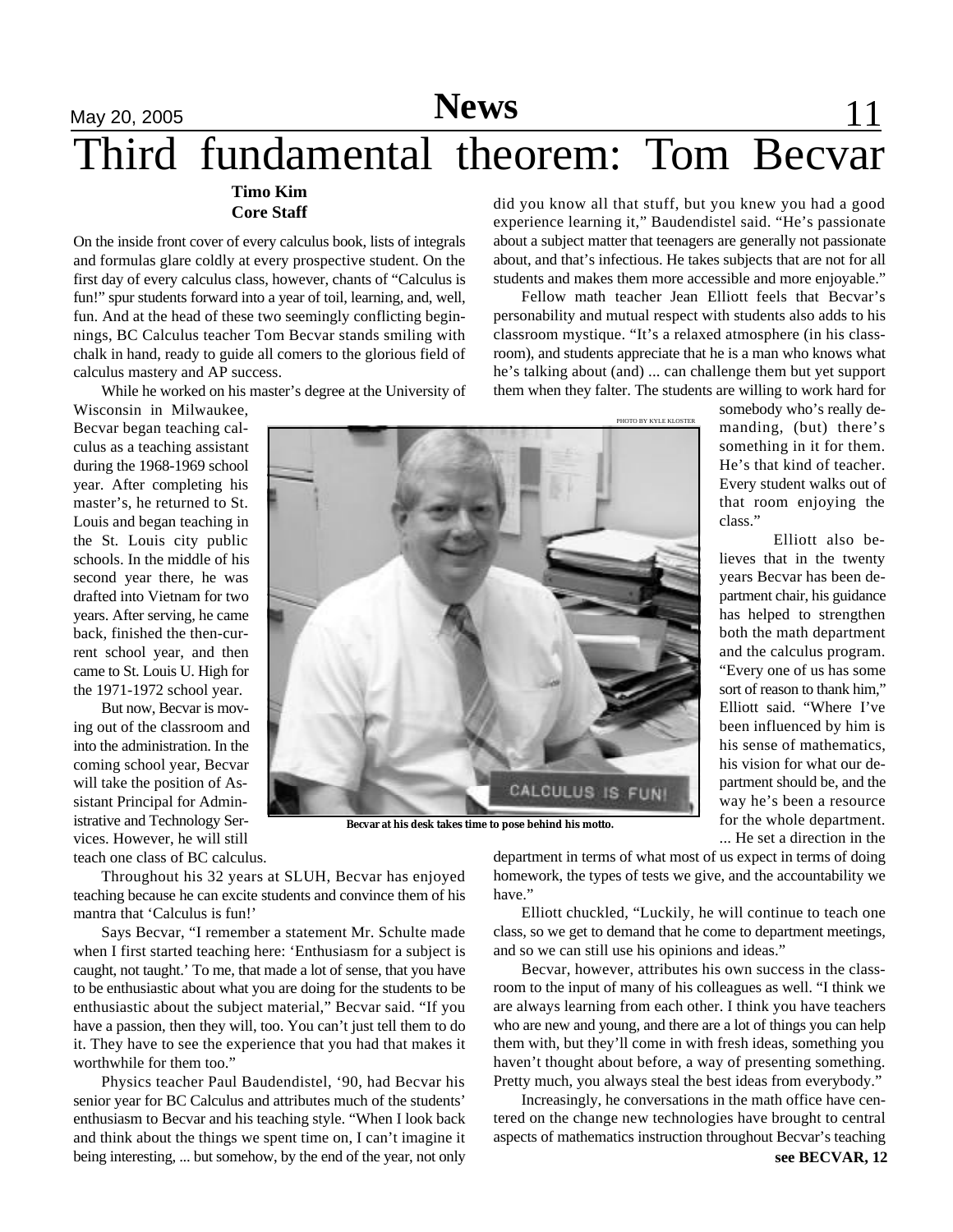*"I remember a statement*

*Mr. Schulte made when*

*I first started teaching*

*here: 'Enthusiasm for a*

*subject is caught, not*

*taught.' To me, that*

*made a lot of sense, that*

*you have to be enthusias-*

*tic about what you are*

*doing for the students to*

*be enthusiastic about the*

*subject material."*

# **12 News** May 20, 2005 BECVAR

### (from 11)

career, especially since the advent of the graphing calcuator. "There's a lot more understanding in mathematics than there was before. Calculus was much more of a cookbook course before. People learned some formulas and did problems, but in the end, all they could do was do problems, and they didn't really

understand what they were doing. ... There are many more applications now, and the calculator took away all that time spent with mechanical operations and gave you a lot more time to think about why you are doing what you are doing and 'Let's look at the applications' and 'Let's look at the justifications."

However, Becvar has noticed that students often use calculators for simple arithmetic and basic math. "One of the biggest differences between kids nowadays from 25 years ago, before you had the calculators, is that they don't have number sense. They can't play with numbers. When we were growing up, we had to, you had no choice. You knew different combinations. You saw relationships. You could do lots of things quickly because you played with them all the time. Now they don't do that as well, so they are not as quick, which is obvious in the classroom. ... That is a real loss because they tend to believe everything can be done with a calculator and everything can be done by memorizing it."

Senior Matt Winkeler, who had Becvar for BC calculus, said, "The great thing about Mr. Becvar is that he explains everything in detail and he

uses examples that build on problems that we have done earlier. He can automatically tell where he thinks you will probably have issues with (a problem), and then he starts to explain it more before you even have the chance to ask a question. He's really enthusiatic about what he does and he really loves calculus."

Continued Winkeler, "I'll always remember that the first day, he comes in—and some teachers they come down and say, 'My name is ...'— ... but the first thing he says is 'Calculus is fun!' and he slaps that little nameplate down. You are really confused because you're like, 'Wait a second, this is calculus, I didn't think calculus was going to be fun.'"

Becvar has also enjoyed seeing students come back and seeing the sons of former students in his classes. "(Former students) come back and some little tidbit that we did in class they'll remember. Most of the time they always come back saying they felt really well prepared ... and they felt that what happened in math here in high school was some of their best math experiences. When you get things like that, it's really nice to hear. A lot of the kids whose fathers I've taught will hear, 'Oh great, well you got Mr. Becvar. I had him back then and I really enjoyed

> it' and that type of thing. I always tell them, 'Do you want to see your dad's grades?' and I pull out my old grade book. We've had some good laughs about that."

> In his new adminstrative position, Becvar will take over the scheduling of classes and the implementation of technology into the classroom and sees the job shift as a welcome change in pace.

> "You always need some change to keep growing. It's been a while and I'm ready to try another change and see what happens," Becvar said. "(The new position) was written up in such a way that it appealed to me. Working with the schedule is also working with students because you're talking about their schedules and it's a little more counseling. It's more of an administrative job that appeals to me, than working more with paper and data. It's right down the alley of a math teacher who likes details, making sure everything works and getting enough people into all the classes and moving the people around."

 Becvar added, "I think it will mesh nicely (with my teaching experience). I will still be in the classroom, cracking my jokes and teaching the material, but in that sense students can *—Tom Becvar*

get to know me more as a teacher and not be afraid to come in and ask questions, which we can then work out ... I also really need to stay fresh and up to date with what's going on in the classroom. If you are out of the classroom for too long, you might miss some of the ideas or comments about what's going on. I don't know that they would take you as seriously if you have to make some difficult decisions."

Becvar reflected on the change, " I think it will be a nice wide variety of things to do each day. You'll be going through doing all the administrative stuff. It could be difficult situations you're working with and problems and all kinds of things, but (my one calculus class) is going to be an escape every day because I can go into the classroom and have my fun for that hour. Who knows what's going to go on the rest of the day, but at least I know I have something to look forward to each day."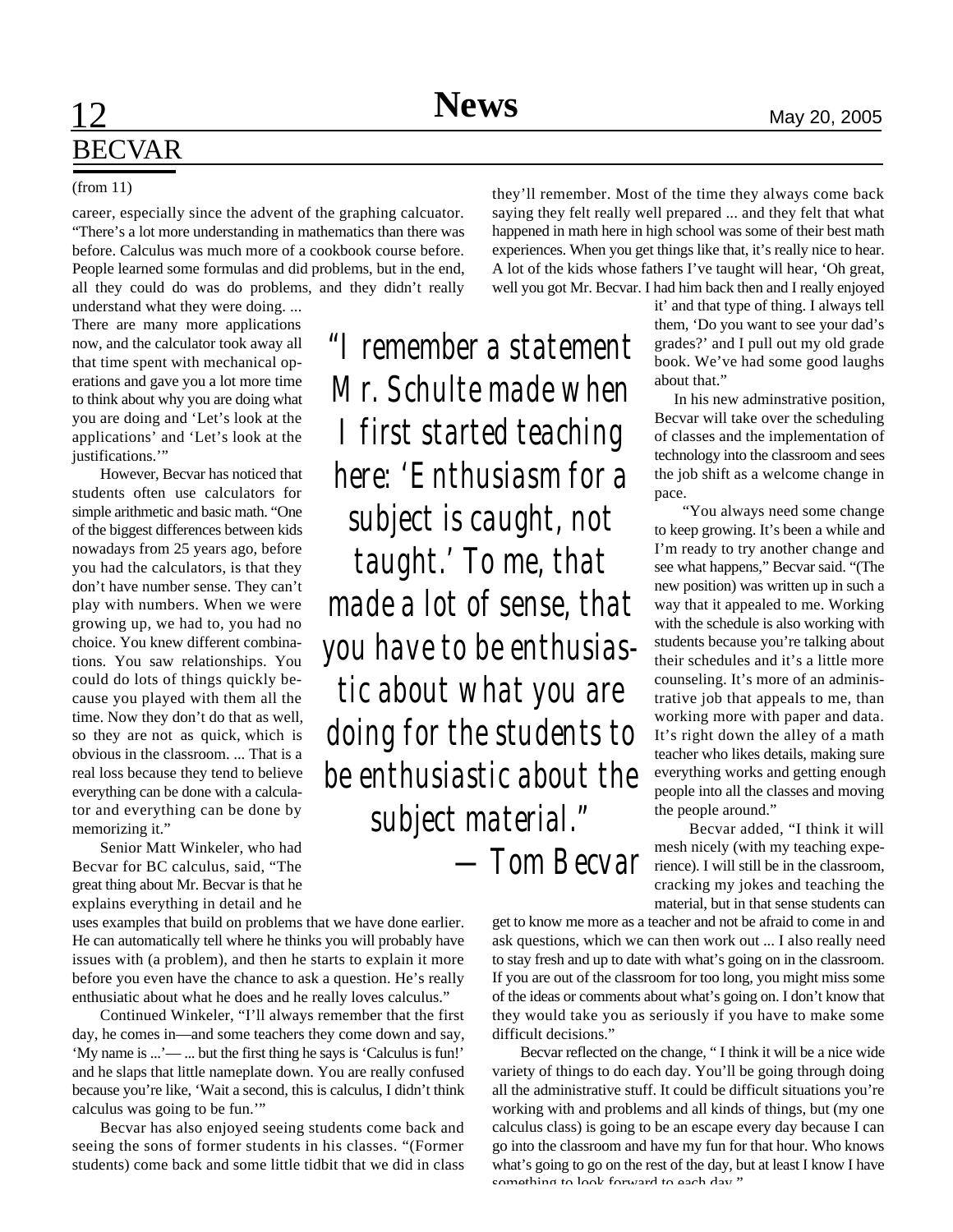# May 20, 2005 **Opinion** 13

# LETTERS TO THE EDITORS Mooney, '05, responds to "Got Acceptance" Connor, Herman, '05, thank school for support

#### Prep News Staff:

We would like to thank the faculty and students of SLUH for your support and openness. We were glad to see such varied participation in last week's Diversity Week. The list ranged from STUCO members, a captain of the rugby team, both senior graduation speakers, Dauphin Players, members of the rifle, football, cross country, swim, and lacrosse teams, as well as NHS, Amnesty International, the Pro-Life Club members. Nearly 100 students participated by donning the "Got Acceptance?" shirts provided by the Diversity Team. We are glad to see that our message was not misconstrued. The Diversity Team produced the shirts in line with the teachings of the Catholic church and with full approval of SLUH's administration. In fact the quote on the fronts of the shirts was taken from Cardinal Ratzinger, now Pope Benedict XVI, who said in the Catechism that homosexual persons "must be accepted with respect, compassion, and sensitivity." We are glad to see such progress over the past 4 years and hope to see this trend continue within the SLUH community in years to come.

With Sincerest Gratitude,

Andrew Conner and Peter Herman, Class of 2005

# *PN* 70 formalized, ready to ro

### **Alex Scuito Features/Photography Editor**

 $A<sub>th</sub>$  is the 69th volume of the *Prep*<br>the staff for PN 70 has been finalized. With s the 69th volume of the *Prep News* closes, an editorial staff of six and three core staffers, *PN* 70 is shaping up to be "terrific," according to moderator Steve Missey.

Junior Tim Huether, this year's sports editor, will helm the paper as editor in chief.

Said Missey, "Tim is awesome. Since Mr. Raterman made the paper go weekly in 1973, the *Prep News* has drawn really talented guys who want to take on the massive responsibility of being the editor in chief and Tim's another perfect choice."

Juniors Andrew Schroeder, Kyle Kloster, Brian Krebs, Timo Kim, and Seth Clampett will help Huether shoulder the responsibility of running the paper.

Krebs and Kim will both serve as editors.

"Give Brian (Krebs) a story, he talks to every source, thorough in his information gathering. Timo (Kim) is the same way. They're both

excellent reporters and it seems natural to have them as editors," Missey said.

To the Editors:

When I first came here my freshman year, I was a lonely boy who thought myself to be the only gay person at SLUH. Thankfully, a very active, compassionate contingent of students came together and has endured for four years. We challenged SLUH to be true to itself. Many times it has felt as if we've advanced in spite of SLUH's level of acceptance. But now, as I graduate, I see that we've been able to progress because of SLUH's level of acceptance.

Last week, the "Got Acceptance?" t-shirt was a last hurrah for me and other concerned students. We wanted to make sure there would be a lasting impression so that, as we leave, this struggle for love, acceptance, and men-for-others virutes would prevail. What I saw was more than I could have wished for. Faces I've never seen wore the shirts. Until last week, we never had to ask, "Sorry, what's your name?" during our campaigns. I have so much hope now. I know that SLUH is headed in the right direction. Many of you did not wear the t-shirts. That's fine. But all of you saw people wearing them. And as for the rest of you gay boys who still have some months or years before graduation, in my four years we've come so far. Things ARE different. There **see MOONEY, 16**

Krebs will use his innate tenacity on Thursday nights doing layout on the computer on the new office mini-macs and maintaining the *Prep News* website. Kim will focus his considerable grammatical skills on editing and, Missey hopes, helping younger

writers improve their style and writing skills. PHOTO BY ALEX SCIUTO

> Kloster will serve as next year's photography editor. With Kloster's fine aesthetic eye and the gumption to back it up, Missey knows he will excel at his new post.

> "Like with all the editors, he brings that kind of real energy to that part of the paper. Because he's excited about it, I think he'll do a real fine job."

> Missey also noted that Kloster enjoys "being the guy with the camera at all the different events."

> Clampett will serve as next year's features editor.

> "Seth is very curious about everything, so I think he's the perfect guy for the job. He's energetic and eager to learn about all the things around him ... I think he saw how much fun it could be to take something you sort of think you know about and then first learn to lot more about it and then try to communicate that to the rest of

the school," Missey said.



**(From top to bottom, left to right): Kim (Editor), Schroeder (Sports Editor), Huether (Editor in chief), Krebs (Editor), Kloster (Photography Editor), and Clampett (Features Editor).**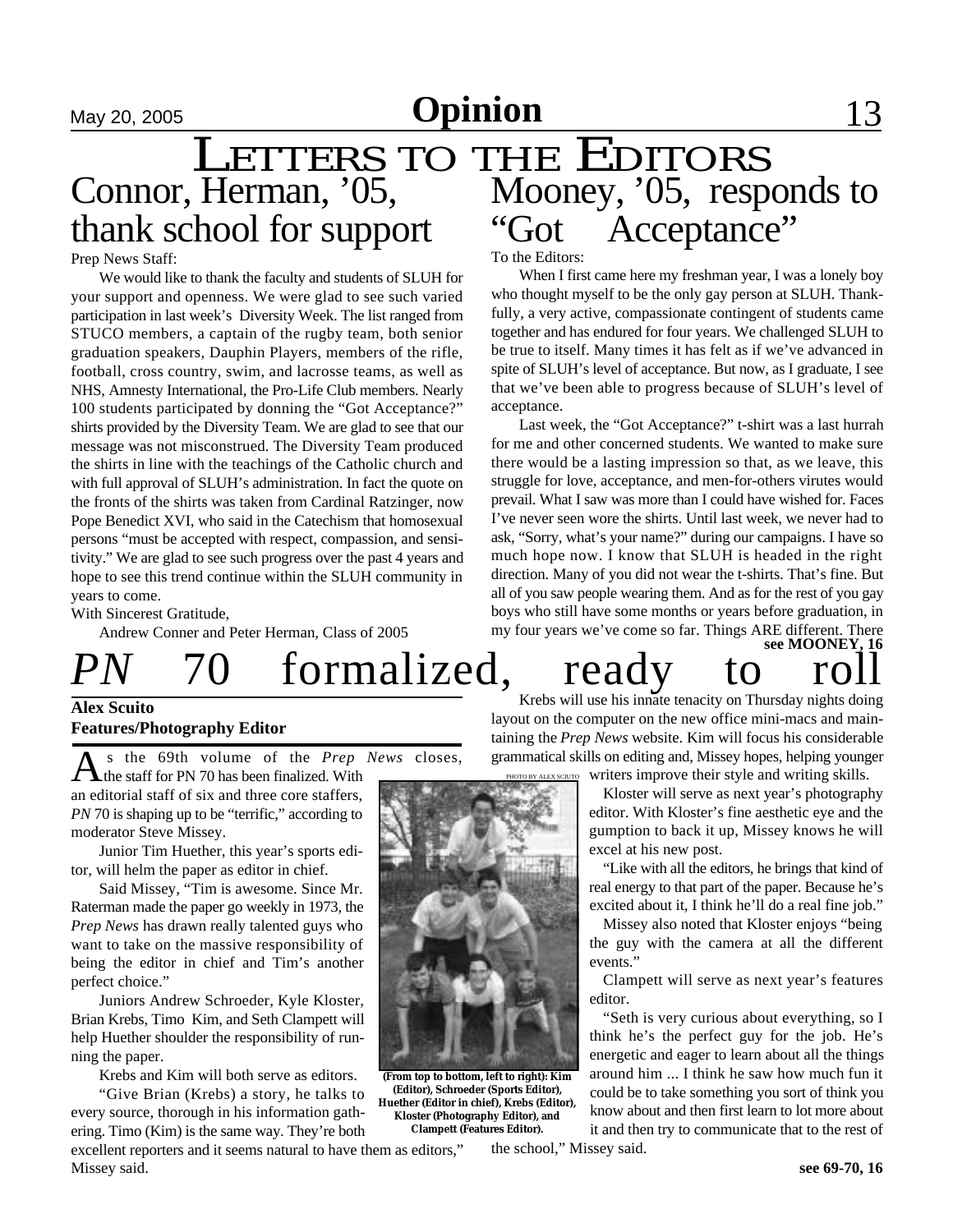# 14 **News** May 20, 2005 *Dauphin* Yearbook switches moderators

### **Kyle Kloster Core Staff**

St. Louis U. High's current yearbook<br>
Smoderator Tim Rittenhouse will bow **M** moderator Tim Rittenhouse will bow out at the end of this year, letting three new moderators take over for next year: French teacher Dick Keefe, art teacher John Mueller, and theology teacher/yearbook photographer Matt Sciuto. Rittenhouse will finish both the '04 and '05 yearbooks, but the new trio will take over for the '06 yearbook and onward.

Rittenhouse explained, "I probably should have done this last year, simply because when Mr. Overkamp quit, my responsibilities drastically increased." He cited his loss of spare time as one cause of the late '04 and '05 yearbooks as well as his stepping down for next year's *Dauphin*.

Currently, Rittenhouse said, "My attention is mostly on the '05 yearbook," because of the crunch of events in spring, but "the '04 yearbook has also progressed." Rittenhouse is unsure of the '04 and '05

# HADEL release dates.

#### (from 9)

speaker brought up the idea of priests possibly going to jail for keeping the

sacred seal of confession intact in certain criminal cases. "He said, 'I would gladly go to jail before I would break the seal of confession.' The care in a statement like that speaks volumes about the man he is."

All seem to have their own favorite "Fr. Hadel story." For senior Shane Fogerty, it involved a footwear switch in the middle of the day.

"He came up to me in the halls one day, and he

saw my shoes and randomly asked me, 'Are those comfortable?'" Fogerty explained. Once the two discovered that they wore the same size, "we traded shoes

With Rittenhouse resigning, Mueller will fill in as head moderator. Principal Mary Schenkenberg had searched for new moderators after Rittenhouse resigned and asked Mueller to take the responsibility.

Mueller explained, "I thought for the greater good, I'd do it. ... I'm just doing it because I want a yearbook."

Mueller will handle the design aspect of the yearbook because of his experience with design software from his art classes, and he'll help the student staff learn how to design. Many art students are involved, Mueller explained, "and they wanna do a lot of drawing." Mueller hopes drawing will be a big part of the new yearbooks. "I have great hopes for this yearbook," Mueller concluded.

When Schenkenberg sought new moderators, Mueller agreed to co-moderate along with Sciuto and Keefe. Keefe offered his service because he ran the yearbook in the early 1970's on his own. His duties, he explained, will include editing. Coupled with the others, Keefe anticipated, "I think we can pool our talents together to hit the ground running."

Keefe also said that the staff will

for the day. I wore his brown loafers, and he wore my Birkenstocks."

Although Hadel admits that it will be

tough to leave, he also "knows that it is time to go." As he leaves for St. Cecilia's, many are bracing themselves for the sense of loss they are sure to feel.

 "He is a really great person. … We will all miss him terribly," Tychonievich said.

For Marchlewski and his fellow Jesuits, "separation will be painful. (When Hadel

is around), I feel in the presence of greatness, and I will feel a sense of personal loss."

develop a timeline for the yearbook that outlines their "committment to stick to these deadlines." According to Keefe, next year's *Dauphin* staff "has some enthusiasm and a good nucleus of people to work with."

Sciuto, who currently takes pictures for the yearbook, will take charge of photography for next year's book as well. Of the staff change, Sciuto said, "I think this is more appropriate for three people than to just saddle this all on one guy."

Sciuto's photography club will contribute a large part of the photography for the *Dauphin*, and the more committed student staff members will attend a yearbook workshop over the summer that, among other things, will teach the design aspect Mueller wants and photography aspect Sciuto wants.

As Sciuto explained, "the yearbok has skills you can use the rest of your life." Sciuto reflected, "The yearbook is important because of the memories in it."

# HOMAN

(from 4)

accept all people, whether it be sexual orientation, race, or gender. If someone is badmouthing a homosexual, stand up for that person or report the conflict. If we stand up for people no matter who we are, what their sexual orientation, race, or religious beliefs, we are Christ-like. Christ loved people, from the rich and powerful down to the lepers. When we accept all people, we live out one of Christ's greatest teachings: "Love thy neighbor."

Michael Finocchiaro '08 Ken Homan '08

> *2005-2006 Water Polo Captains: Mark Abram Matt Ampleman Jon Dombek*

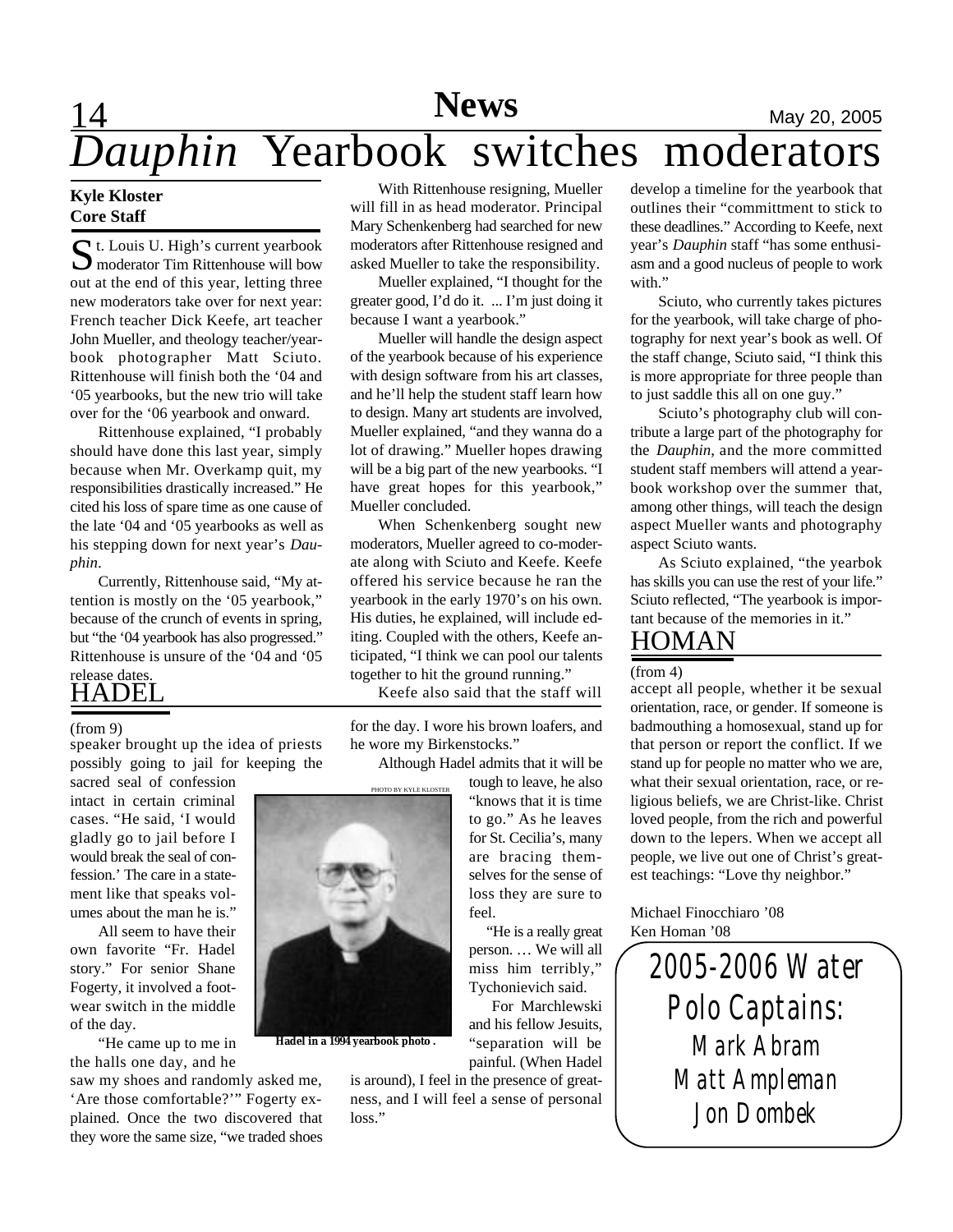## MEYER

## (from 2)

the look of the magazine to its present form by beginning the usage of 8 1/2 x 14 sheets of paper folded in half rather than the traditional 8 1/2 x 11.

Moran said, "It really had a lot to do with the improvement and the look of the magazine, (so that) we could fit more artwork on (each page) and got a more interesting layout as a result of that suggestion."

Moran had a limitless amount of praise for Meyer. He noted especially, "He's a terrific poet. He has a terrific aesthetic sense of how stories should be and how they can go wrong. He's good at thinking of what kinds of things will cause students to learn, and what kinds of things are likely to be the teachers just showing off."

"(Meyer) hasn't just been the guy who filled in for an English teacher, but a guy who came in here for one year and, beyond what was asked for him, did his job," said fellow sophomore English teacher David Callon. Callon continued, "(He) gave me new perspectives on some of the things I teach. ... He's given us something that will stay. ... He did things to a level that made me feel that I couldn't slack."

Sophomore Jason Allen considers Meyer's English class one of his favorites. Said Allen, "He's a great teacher. Every time we have questions, he's always there to help us."

Sophomore Rob Perkins also had Meyer this year and agreed with Allen's comments, adding, "No matter what you say in class, he'll always accept your answer. He always knows what you're talking about. He's fair on essays."

At this point, Meyer is not completely sure of what

his future holds. Said Meyer, "I've been interviewing around, but nothing solid has happened so far."

He wants to continue to teach English in a high school and, if possible, to continue teaching poetry and

# May 20, 2005 **News** 15 SALAD BOWL

(from 1)

scored a 32, and junior Tim Huether, who rounded out the Big Four with a strong score of 31. The team total, 129, captured third place out of the 280 schools.

"I think it says something about what we're doing in physics classes here, and obviously, it speaks to the intelligence of our students, too," Baudendistel said. "But I don't like the fact that it's only the top four students."

A school may have four strong students and do very well in the competition, whereas a school with more depth, like SLUH, is not rewarded. Baudendistel said that it seems that the current scoring system does not accurately represent a school's overall physics program very well.

"Maybe if (they) did the top ten students or something, it would be more indicative," said Baudendistel. SLUH's next four highest scores added up to 115,

narrative writing, as he has done at SLUH.

On departing from SLUH for the third time, Meyer explains that he will miss all the same things he experienced as both a student and ASC member. He added that he will especially miss "the quality of the students, (along with) the feeling I got in presenting information and ... when I felt that the connections were being made (with students)." Meyer went on, "Those are the moments ... that keep you into teaching; when you're talking about something you're passionate about and it catches on."

Meyer concluded, "I'll miss the place tremendously. ... I'll always hold the memories fondly."

| <b>Medusa Mythology Exam Award Winners</b> |                           |
|--------------------------------------------|---------------------------|
| I. Lower Level (Fresh. and Sophs.)         |                           |
| <b>Todd Swift</b>                          | <b>Gold Medal</b>         |
| <b>Matthew Schaeperkoetter</b>             | Silver Medal              |
| <b>Stephen Quinn</b>                       | <b>Bronze Medal</b>       |
| <b>Sam King</b>                            | Corona Laurea Certificate |
| II. Uper Level (Jrs. and Srs.)             |                           |
| <b>Andrew Schaeperkoetter</b>              | <b>Silver Medal</b>       |
| <b>Christopher Jennewein</b>               | Corona Oliva Certificate  |
|                                            |                           |

which would have won 6 of the 15 divisions.

To acquire the 15 physics prospects to take the exam, Baudendistel held a qualifying test a few days before the actual Physics Bowl. In addition to testing the top physics students, this test also served to prepare the students for the real test. "Taking the qualifying test that he had us all take really helped me out," Viox said.

Viox's score of 34 out of 40 not only captured first place in the school, but also first place in the region. "I was pretty pleased and a little bit surprised because (Westwood) has done better than me on just about everything this year. So, that was nice," Viox said.

Dennis, who is in one of Baudendistel's Physics B classes, agreed with Viox on the level of preparation he received. "Maybe there were some things we hadn't covered in (Physics) B, but I really didn't feel too far behind," Dennis said, "I think Mr. Baud prepared us really well," he finished.

# STRZELEC

#### (from 2)

boys became more social because of dance, they got dates (and) more self confidence, so there's a whole bunch of stuff besides having a dance concert, and that's really great too."

Strzelec enjoyed "seeing the different guys who blossomed, not because they're great dancers, but because being in dance class helped them find another part of themselves."

Strzelec will miss the students most of all. "I love my office, and I love the faculty, and I love the facility, but I'll have another office, and I can fix it up. So my boys ... that is what I'll miss," said Strzelec.

Next year, as the director of the dance program at Lindenwood University, Strzelec will be in charge of five to six faculty members, and she will teach musical theater and acting.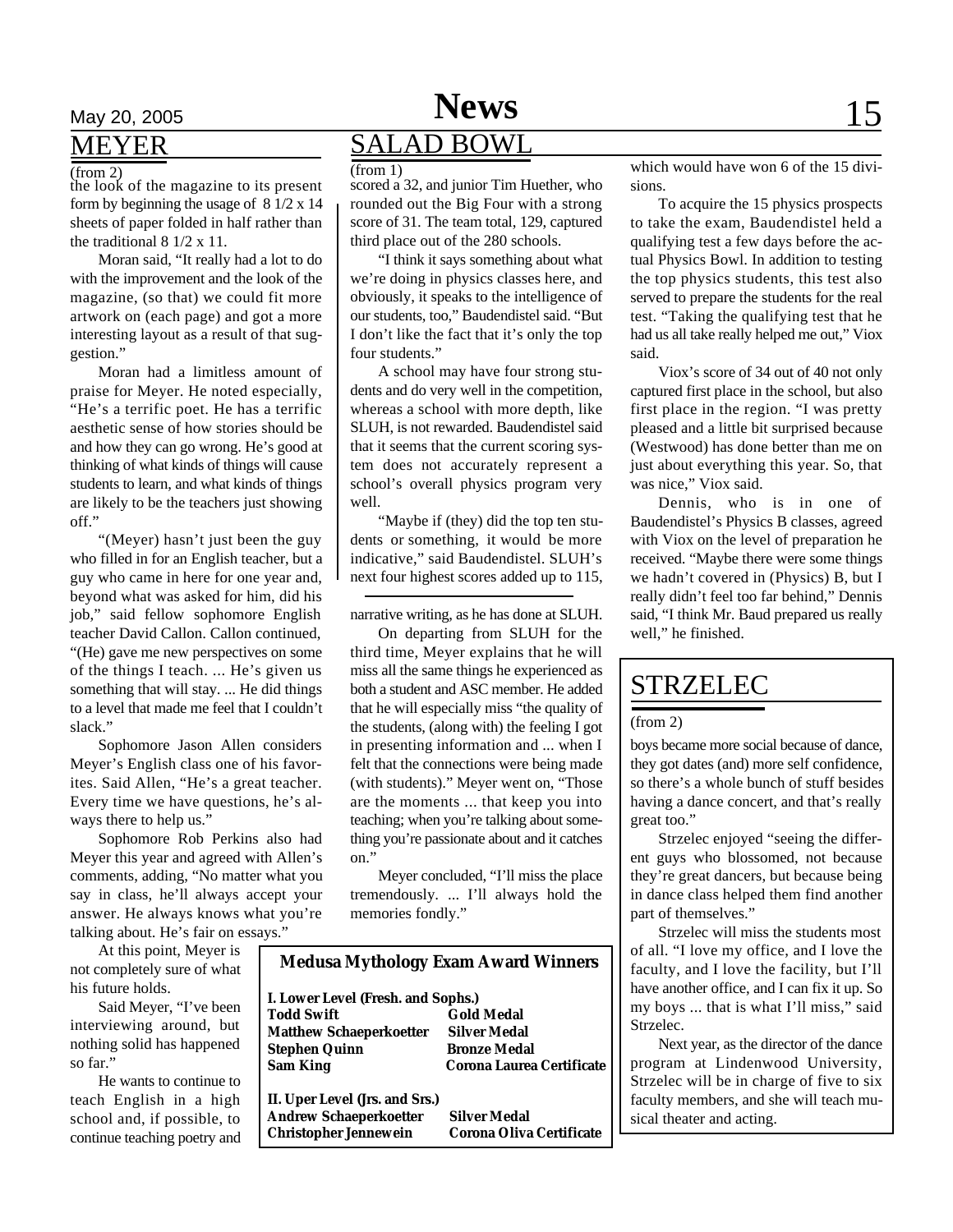**FRIDAY, MAY 20** Schedule R Mostaccioli with Breadsticks

**SATURDAY, MAY 21** V TN State Sectional

#### **SUNDAY, MAY 22** V Golf State Tournament @ Silo Ridge,

thru 17

## **MONDAY, MAY 23**

Schedule R Senior Grades Due, 9 a.m. Funnel Cake, Pizza

### **TUESDAY, MAY 24**

Schedule H Faculty/Staff Mix-it-Up Luncheon Meeting 12:30pm Burgers

### **WEDNESDAY, MAY 25**

Exams: Foreign Language and History Staff Appreciation Dinner Burgers

### **THURSDAY, MAY 26**

Exams: Theology and Mathematics NHS Used Book Return, 11:30-1pm V BB Sectional Game V TN State Tournament thru 28 Burgers

### **FRIDAY, MAY 27**

Exams: Science and English Graduation Mass and Dinner

# 69-70

(from 13)

The only structural change from volume 69 to 70 involves the splitting up of the features/photography position into two separate positions. Missey gave three reasons for this split. Firstly, with the increased skill of the staff with a camera and the increased quality of the *Prep News* equipment, photography has become a much larger part of the paper. Secondly, Clampett and Kloster were available for the job. And thirdly, in Missey's words, "It takes two men to do the work of one Alex Sciuto."

Rounding out the editorial staff is Schroeder as sports editor. Missey saw Schroeder as "the perfect choice...He's

# 16 **PN 69** May 20, 2005 **by Andrew Mueth**<br> **Calendar** May 20-Aug. 22 *PN* **69**

V T&F State Tournament @ Jefferson City thru May 28 Burgers

## **SATURDAY, MAY 28**

Graduation at Powell Hall, 4 p.m. Senior Lock-In V BB Quarterfinal game

**TUESDAY, MAY 31** Drivers Ed begins

**WEDNESDAY, JUNE 1** Grades Due 10 a.m. Fitness Center opens

**FRDAY JUNE 3** V BB State Semifinals and Finals @ Mizzou Driver's Ed ends

# **SATURDAY, JUNE 4**

V BB State Semifinals and Finals @ Mizzou

**MONDAY, JUNE 6** Summer Computers, Summer Theology, and Field Biology begin

**THURSDAY, JUNE 9** Upward Bound begins

**SATURDAY, JUNE 11** ACT Exam

**MONDAY, JUNE 13** Summer School, Walkabout, 6th & 7th Grade programs begin

**MONDAY, JUNE 20** SLUH/Nerinx Hall Class, Study Skills begin

**TUESDAY, JULY 5** Summer Computers II, Summer Health,

**MONDAY, JULY 18** Summer Computers II, Summer Health begin

**MONDAY, JULY 25** Jazz Camp begins

begin

**FRIDAY, AUGUST 5** Summer Computers ends Fitness Center closed

**MONDAY, AUGUST 7** 1st Fall Sports Practice

**AUGUST 11, 12, 15, 16** Freshman Direction Days

**AUGUST 15, 16,17** Senior, Junior, Sophomore, Freshman Book Days

**WEDNESDAY, AUGUST 17** Freshman Orientation, 8:30-12:30

## **MONDAY, AUGUST 22**

Classes begin, students begin count down to year's end Summer reading tests this week

really into sports and that always energizes the sports section."

Supporting the E-team are junior Tim Malecek, sophomore Andrew Mueth, and freshman Jim Santel.

If we follow the ancient newspaper axiom: "The paper's only as good as your core staff," PN 70 is assured an excellent run.

Missey noted the core staffers' humor and their ease with work. "All share a really great sense of humor and an easy way. They handle lots of information with real ease. They're all really skilled guys. I think they're gonna really help the editors make it a terrific newspaper. Jim Santel is amazing, Tim Malecek does a lot work with deceptive ease, and Andrew Mueth: everything he does he does earnestly."

# MOONEY

#### (from 13)

are people here who will support you and love you for who you are. There's still beaucoup work that I beg you to continue. But here is the foundation. Thank you all so much.

In loving gratitude, Joey Mooney '05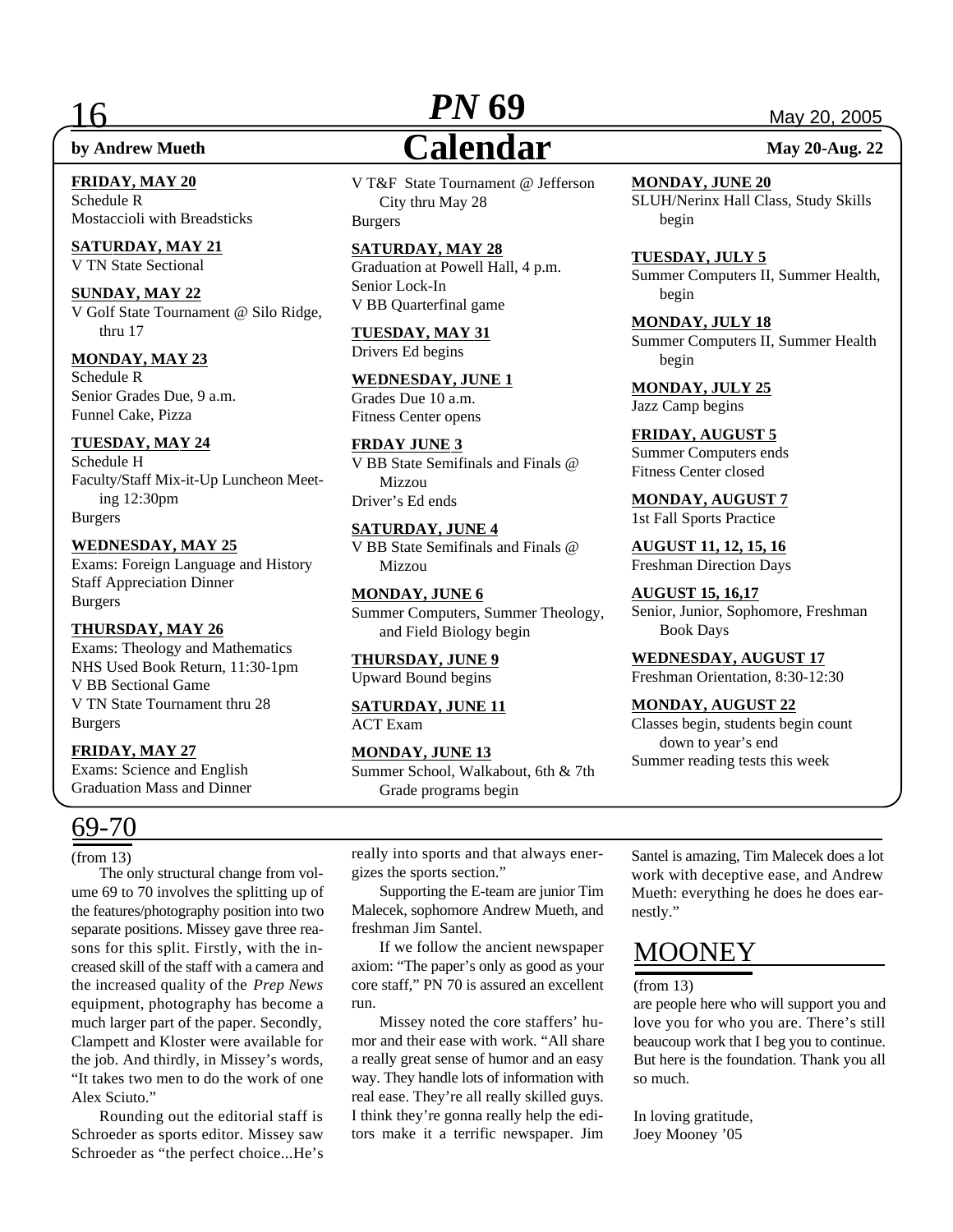# May 20, 2005 **News** 17

# **Scholarships**

The scholarships listed below were reported to the Counseling Department by Seniors who presented written documentation of their award(s). The list is Current as of 5/19/05.

### **KEY:**

a: Academic

ath: Athletic

d: Diversity

j: Jesuit School

s: Service

t: Talent (art, music, theater)

\*: Scholarship accepted by student

**Anglim, Nick—**St. Louis College of Pharmacy (a)\*

**Appelbaum, Eric—**Loyola University of Chicago (a, j)\*

**Baker, Steve—**St. Louis University (a), University of Missouri - Rolla (a)\*, Bright Flight\*

**Barron, Neil—**Rockhurst University (a), University of Dallas (a), Xavier University (a)\*

**Bartch, Matt—**Southern Methodist University (a), St. Louis University (a), Texas Christian University (a), University of South Carolina (a)\*

**Baumgartner, Matt—**St. Louis College of Pharmacy (a)\*, Bright Flight\*

**Becvar, Kevin—**Bradley University (a), Rockhurst University (a)\*, Truman State University (a, l), University of Tulsa (a)

**Behr, Matt—**Drake University (a)\*, University of Dayton (a) **Boice, Nick—**Truman State University (a)\*, University of Missouri - Kansas City (a)

**Bono, Mike—**Loyola University of Chicago (a, j), Truman State University (a)\*, University of Evansville (a), Xavier University (a)

**Bosslet, Denny—**Truman State University (a)\*

**Brown, Philip—**Loyola University New Orleans (a)\*, Loyola University of Chicago (a)

**Brown, Scott—**University of Missouri - Rolla (a)

**Buchmeier, Joe—**University of Missouri - Rolla (a)\*, Bright Flight\*

**Buell, Jim—**Bright Flight\*

**Burch, Joe—**St. Louis University (a)\*

**Burghoff, Dan—**St. Louis University (a)\*, University of Missouri - Columbia (a), Bright Flight\*

**Burke, John—**Loyola University New Orleans (a), Southwest Missouri State University (a)\*, Truman State University (a), Bright Flight\*

**Bushong, Justin—**University of Dayton (a)\*

**Buthod, Jack—**University of Missouri - Columbia (a)\*, Bright Flight\*

**Caldwell, David—**University of Dayton (a), University of Missouri - Columbia (d)

**Campbell, Tom—**St. Louis University (a)\*, Bright Flight\* **Carlson, Joe—**University of Dayton (a)

**Carson, Kevin—**Regis University (j)\*

**Carter, Harold—**Creighton University (a, l), St. Louis College of Pharmacy (a)\*, St. Louis University (a, d), University of Missouri - Kansas City (a), St. John's Mercy Medical Center Auxiliar (a)\*, Presidential Freedom Scholarship (a)\*

**Casperson, Andrew—**McKendree College (a), Rockhurst University (a)

**Castellano, Peter—**Loyola University New Orleans (a)\*, St. Louis University (a)

**Castelli, John—**Rockhurst University (a), St. Louis University  $(a)$ \*

**Clerc, Phil—**Creighton University (a), St. Louis College of Pharmacy (a), St. Louis University (a)\*, University of Dallas (a), Bright Flight\*

**Condit, Stu—**Bright Flight\*

**Dang, Luke—**Emory University (a), University of Chicago (a), Bright Flight\*, National Merit-Washington University (a)\*

**DiFranco, Tom—**St. Louis University (a)\*

**Dirnbeck, Matt—**St. Louis University (a)\*

**Dripps, Isaac—**Grinnell College (a)\*, Lawrence University (a), St. Louis University (a)

**Drury, Charlie—**Indiana University Bloomington (a), University of Dayton (a)

**Eggleston, Joe—**Grinnell College (a), John Carroll University (a, j), Loyola University of Chicago (a, j), Rhodes College (a), St. Louis University (a)\*, Truman State University (a), University of Dayton (a), University of Missouri - Columbia (a), Valparaiso University (a), Bright Flight\*

**Engle, Jack—**University of Missouri - Columbia (a), University of Wisconsin - Madison (a)\*

**Ernst, William—**Loyola University of Chicago (j), Regis University (a, j), Truman State University (a)

**Eschen, Paul—**University of Dayton (a)

**Faber, Phil—**Bradley University (a)\*

**Faust, Tyler—**University of Missouri - Columbia (a)\*, Bright Flight\*

**Fedchak, Steven—**St. Louis University (a)

**Felling, Patrick—**Truman State University (a)\*, University of Dayton (a), Bright Flight\*

**Finnegan, Connor—**Miami University - Oxford Campus (a), University of Dayton (a)\*

**Fitzgerald, Max—**Truman State University (a), University of Missouri - Columbia (a)\*, Bright Flight\*

**Flanagan, Stephen—**Truman State University (a)\*, Bright Flight\*

**Florek, Paul—**University of Missouri - Kansas City (a) **Fogerty, Shane—**Knox College (a)\*

**Franklin, David—**Creighton University (a), John Carroll University (a, j), Loyola University of Chicago (a, j), Marquette University (a)\*, Truman State University (a, l), University of Dayton (a), University of Tulsa (a), Xavier University (a), AT&T Scholarship Award (a)\*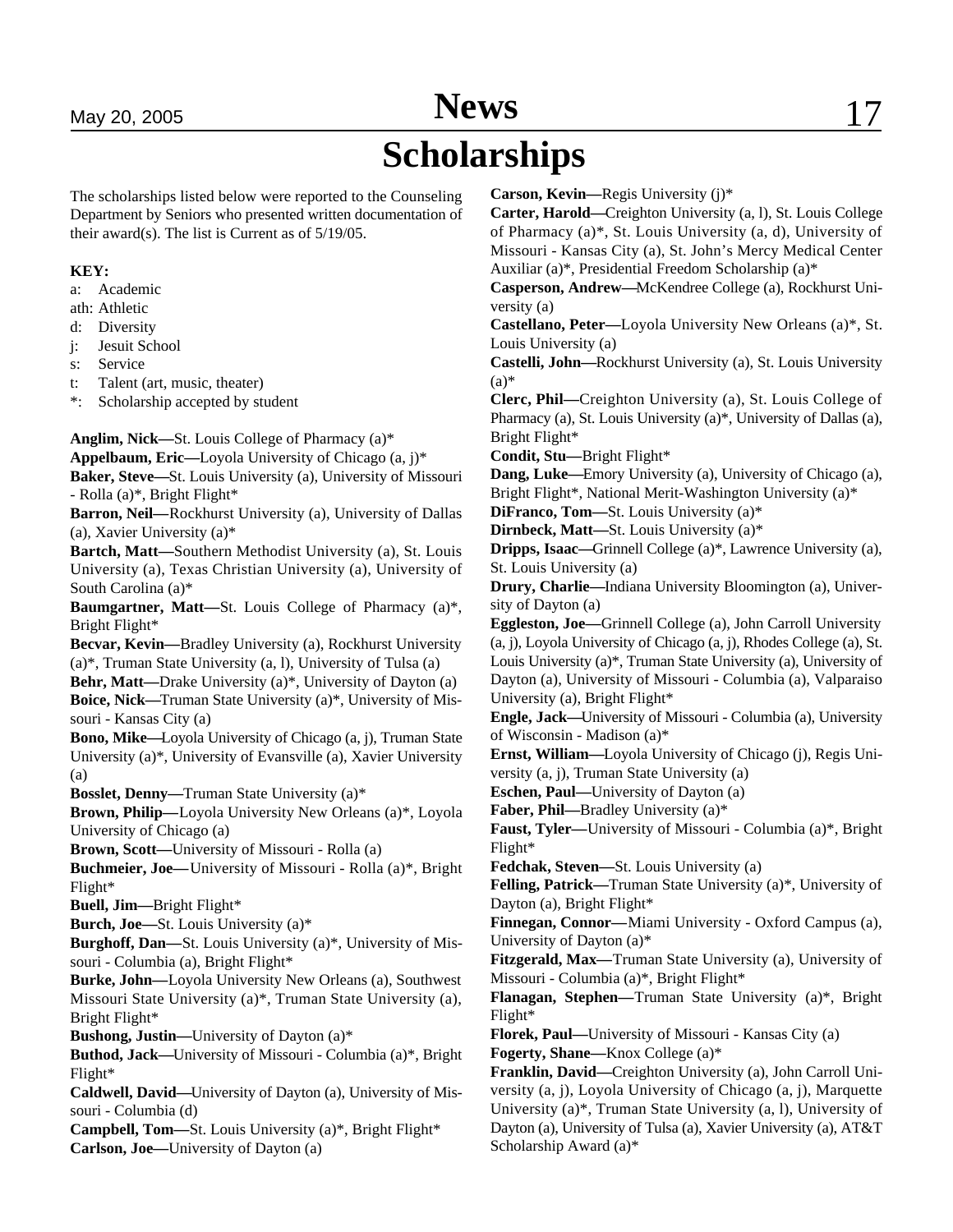**Gassner, Gabe—**St. Louis University (a), University of Tulsa  $(a)$ \*

**Gentile, Ronnie—**Truman State University (a)\*, University of Dayton (a)

**Gezella, Tom—**Xavier University (a)\*, National Merit-Xavier University (a)\*

**Gianino, Matt—**Truman State University (a)

**Glaenzer, Bryan—**Miami University - Oxford Campus (a)\*, St. Louis University (a), University of Tulsa (a)

**Goeltz, Willie—**Purdue University (a)\*, University of Dayton (a), University of Illinois - Urbana-Champaign (a), National Merit-BOC Group Scholarship (a)\*

**Granger, Mike—**University of Illinois - Urbana-Champaign (a), University of Wisconsin - Madison (a)\*, Millstadt Optimist Club  $(a)$ <sup>\*</sup>

**Gray, Ian—**Loyola University New Orleans (a), St. Louis University (a)\*, Xavier University (a), Bright Flight\*

**Gray, Kevin—**St. Louis University (a)\*, Bright Flight\*

**Gregg, David—**Grinnell College (a), Knox College (a), St. Louis University (a), Truman State University (a)\*, Bright Flight\* **Guntli, Joe—**Loyola University of Chicago (a, j)\*, University of Missouri - Columbia (a), University of the Pacific (a)

**Hamilton, Ryan—**University of Dayton (a), University of Missouri - Columbia (a)

**Harris, Brendan—**Regis University (a, j), Truman State University (a), University of Missouri - Columbia (a)

**Hatch, Kevin—**Northland College (a)\*

**Heafner, Tim—**Fordham University (a, ath), Iona College (a), Loyola Marymount University (a, ath, j)\*, St. Louis University (a)

**Hehner, Ryan—**Butler University (a)\*, St. Louis University (a), University of Missouri - Columbia (a), University of Tulsa (a) **Hejlek, Joe—**Emory University (a), National Merit Scholarship Corporation (a)\*

**Hellman, Cole—**University of Dayton (a)\*, University of Denver (a)

**Henry, Dan—**United States Military Academy (a)\*

**Herzberg, Matt—**Fordham University (a), Truman State University (a, l), United States Air Force Academy (a, ath)\*, United States Merchant Marine Academy (a, ath), United States Military Academy (a, ath), Valparaiso University (a)

**Hill, Michael—**Boston University (a), New York University (a)\*, Southern Methodist University (a)

**Hobart, Byrne—**Arizona State University (a)\*, Truman State University (a, l), University of Oklahoma (a)

**Hoette, Curtis—**Butler University (a), Fordham University (a), Indiana University Bloomington (a), Miami University - Oxford Campus (a)\*

**Hof, Joe—**De Paul University (a), Indiana University Bloomington (a), University of Notre Dame (a)\*

**Hof, Philip—**Loyola University of Chicago (a, j), Miami University - Oxford Campus (a), St. Louis University (a), Truman State University (a), University of Dayton (a), University of Missouri - Columbia (a)\*, University of Missouri - Rolla (a), University of Tulsa (a), Bright Flight\*

**Holtshouser, Mike—**St. Louis University (a, l), University of

Dayton (a)\*, University of Tulsa (a)

**Horgan, Jack—**Creighton University (a, l), John Carroll University (a, j), Marquette University (a), St. Louis University (a)\*, Truman State University (a), Xavier University (a), Bright Flight\* **Hubbard, Brian—**Bright Flight\*

**Jaeger, Ed—**Truman State University (a, l), University of Dayton (a), University of Missouri - Columbia (a)\*

**James, Chris—**Indiana University Bloomington (a)\*, University of Colorado at Boulder (a),University of Kansas (a)

**James, Dan—**University of Missouri - Columbia (a), Bright Flight\*

**Johnson, Ryan—**Creighton University (a, l), DePauw University (a), Rockhurst University (a), St. Louis University (a), University of Evansville (a), Xavier University (a)

**Keeline, Mike—**University of Missouri - Columbia (a)\*, Bright Flight\*, National Merit Scholarship-U. of MO (a)\*

**Kelly, John—**St. Louis University (a)\*, Truman State University (a)

**Kenyon, Van—**Fordham University (a), Grinnell College (a)\*, Kalamazoo College (a), Xavier University (a)

**Kertz, Jason—**St. Louis University (a)\*, Truman State University (a), Bright Flight\*

**Kinealy, Rob—**University of Dayton (a)

**King, David—**Truman State University (a)

**King, Jeff—**Bright Flight\*

**King, Tim—**University of Dayton (a)\*

**Klug, Dave—**University of Dayton (a)\*

**Koenig, Brett—**University of Dayton (a)

**Kohne, Kyle—**Regis University (j)

**Kriegshauser, Andy—**University of Tulsa (a)\*

**Kroeger, Tony—**Truman State University (a)\*, Bright Flight\* **Kurtz, Brian—**Creighton University (a, l)\*, St. Louis University (a)

**Kutz, Pat—**University of Tulsa (a)\*

**Lang, Jim—**Bradley University (a), Knox College (a, t), Loyola University of Chicago (a, j), St. Louis University (a), Truman State University (a, l)\*

**Larkin, Tim—**University of Dayton (a)\*

**Lawder, Danny—**Case Western Reserve University (a), Grinnell College (a), Knox College (a), Rhodes College (a)

**Lestmann, Steve—**Creighton University (a, l, s), St. Louis University (a)\*, University of Tulsa (a), Xavier University (a), Bright Flight\*

**Lewis, Rett—**St. Louis University (a)\*

**Lombardo, Joe—**Marquette University (a), Purdue University (a), Rockhurst University (a), Southwest Missouri State University (a), St. Louis University (a), Truman State University (a), University of Missouri - Columbia (a), University of Missouri -

Rolla (a)\*, University of Tulsa (a), Bright Flight\*

**Lonergan, Tim—**Bright Flight\*

**Lorenz, Joe—**University of Tulsa (a)\*

**Lovinguth, Brian—**University of Dayton (a)\*

**Luner, Jared—**Fordham University (a), McDaniel College (a)\*,

Regis University (a, j), St. Joseph's University (a)

**Mannhard, Pat—**Evergreen State College (a), University of Dayton (a), University of Portland (a)\*, University of Redlands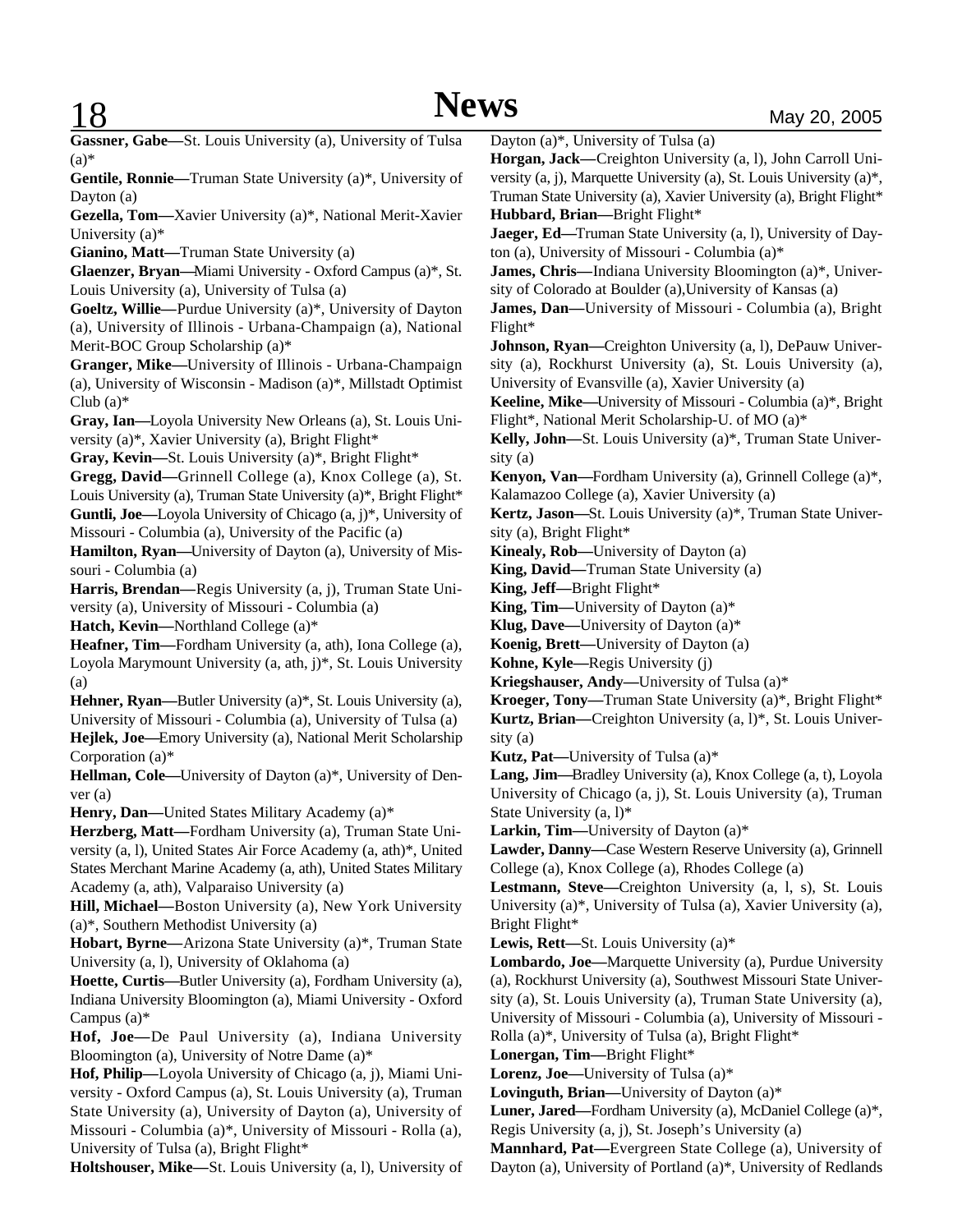(a)

**Martin, Tom—**University of Dayton (a)\*

McNearney, Patrick—Xavier University (a)\*

**Mehan, Chris—**Miami University - Oxford Campus (a)\*, University of Tulsa (a), Xavier University (a)

**Meier, Dan—**Marquette University (a)\*, University of Missouri - Columbia (a), University of Missouri - Rolla (a)

**Merkley, Joe—**Miami University - Oxford Campus (a), Wabash College (a)\*

**Mooney, Joey—**Knox College (a)

**Mooney, Kevin—**Truman State University (a)\*

**Moorman, Joe—**St. Louis University (a), University of Minnesota - Twin Cities (a), University of Missouri - Columbia (a)\*, Bright Flight\*

**Morgan, Ryan—**Rockhurst University (a, ath)\*, Truman State University (a)

**Mueller, Michael—**University of Missouri - Rolla (a)\*, Bright Flight\*

**Muntges, Alex—**University of Missouri - Columbia (a)\*, Bright Flight\*

**Murphy, Jason—**National Merit-University of Texas (a)\*

**Myers, Matt—**Truman State University (a)\*, Bright Flight\* **Nguyen, Richard—**St. Louis University (a)\*, Truman State University (a), Bright Flight\*, Westlake Scholarship (a)\*

**Niehaus, Paul—**Truman State University (a)\*, Bright Flight\*

**Nienhaus, Brian—**Bradley University (a), Truman State University (a), University of Tulsa (a)\*

**Novak, Darryl—**Regis University (a, j), University of Dayton (a)\*, Valparaiso University (a)

**O'Neill, Kevin—**United States Air Force Academy (a)\*

**Odenwald, Matt—**Miami University - Oxford Campus (a), Bright Flight\*

**Paasch, Sam—**University of Dayton (a)

**Pauck, Jeff—**Indiana University Bloomington (a), Loyola University New Orleans (a)\*, Miami University - Oxford Campus (a), Truman State University (a), University of Dayton (a)

**Pecher, John—**Truman State University (a)\*

**Plurad, Alex—**Truman State University (a)\*

**Polokonis, Dan—**University of Missouri - Columbia (a)\*, Bright Flight\*, National Merit-University of Missouri-Co (a)\*

**Pott, Chris—**Concordia University (a), Concordia University Wisconsin (a), St. Louis University (a), Truman State University (a), Valparaiso University (a)\*

**Powers, Sean—**Creighton University (a)\*

Queathem, Dan—Truman State University (a), Bright Flight\*

**Rodgers, Tim—**Miami University - Oxford Campus (a)\*

**Rolwes, Justin—**St. Louis University (a), Truman State University (a)\*, University of Dallas (a), University of Tulsa (a)

**Roth, Mike—**Truman State University (a, l), University of Tulsa  $(a)$ 

**Rudolph, Andy—**Truman State University (a)\*, University of Missouri - Columbia (a), University of Missouri - Kansas City (a), University of Missouri - St. Louis (a), Bright Flight\*

**Ryan, Kevin—**Marquette University (a, j)\*

**Samson, Charlie—**Bright Flight\*

**Samson, Henry—**Bright Flight\*

**Sardina, Erik—**Miami University - Oxford Campus (a), University of Missouri - Columbia (d)

**Schaeperkoetter, Andrew—**University of Kansas (a)\*, University of Missouri - Rolla (a), Notre Dame Club of St. Louis (a) **Schlafly, Luke—**Illinois Wesleyan University (a), Indiana University Bloomington (a), Miami University - Oxford Campus (a) **Schneider, Nick—**Creighton University (a), Regis University (a, j), Rockhurst University (a)\*, St. Louis University (a), University of Missouri - Columbia (a)

**Schuster, Bobby—**Truman State University (a), University of Dayton (a)\*

**Sciuto, Alex—**Knox College (a), Truman State University (a) **Seabaugh, Aaron—**Clemson University (a), Tulane University  $(a)$ 

**Shaver, Chris—**Loyola University of Chicago (a, j), Rockhurst University (a)\*, St. Louis University (a), University of Tulsa (a), Bright Flight\*

**Sheehan, Tim—**University of Dayton (a), University of Missouri - Columbia (a)\*, Bright Flight\*

**Shortal, Ryan—**Bright Flight\*

**Spaeth, Matt—**Truman State University (a)

**Spakowski, Phil—**St. Louis University (a), Truman State University (a), University of Dayton (a)\*

**Srouji, Peter—**De Paul University (a)\*, Loyola University of Chicago (a, j), Marquette University (a), St. Louis University (a), University of Dayton (a)

**Stretch, Bob—**Rockhurst University (a), St. Louis University (a), Truman State University (a)\*, University of Missouri - Columbia (a), Xavier University (a), Bright Flight\*

**Sump, Dustin—**Grinnell College (a), Rhodes College (a)\*

**Tandler, Ryan—**Loyola University New Orleans (a)\*

**Tangaro, Mike—**Eckerd College (a), Loyola University New Orleans (j), Rhodes College (a)\*, Rollins College (a), St. Louis University (a)

**Tiburzi, Steve—**Truman State University (a)\*, Bright Flight\* **Tiefenbrun, Pat—**Loyola University of Chicago (j), Miami University - Oxford Campus (a), University of Dayton (a)\*, University of Missouri - Columbia (a)

**Trafton, Adam—**Spring Hill College (a, j), St. Louis University (j)\*, Truman State University (a, l), University of Tampa (a), University of Tulsa (a)

**Turnure, Matt—**Loyola University of Chicago (a, j), Truman State University (a)\*, University of Dayton (a), University of Missouri - Columbia (a), University of Tulsa (a), Xavier University (a), Bright Flight\*

**Ullmann, Charles—**College of the Holy Cross (a)\*, DePauw University (a), Truman State University (a), Xavier University (a)

**Vaughn, Josh—**St. Louis University (a), Truman State University (a), Bright Flight\*